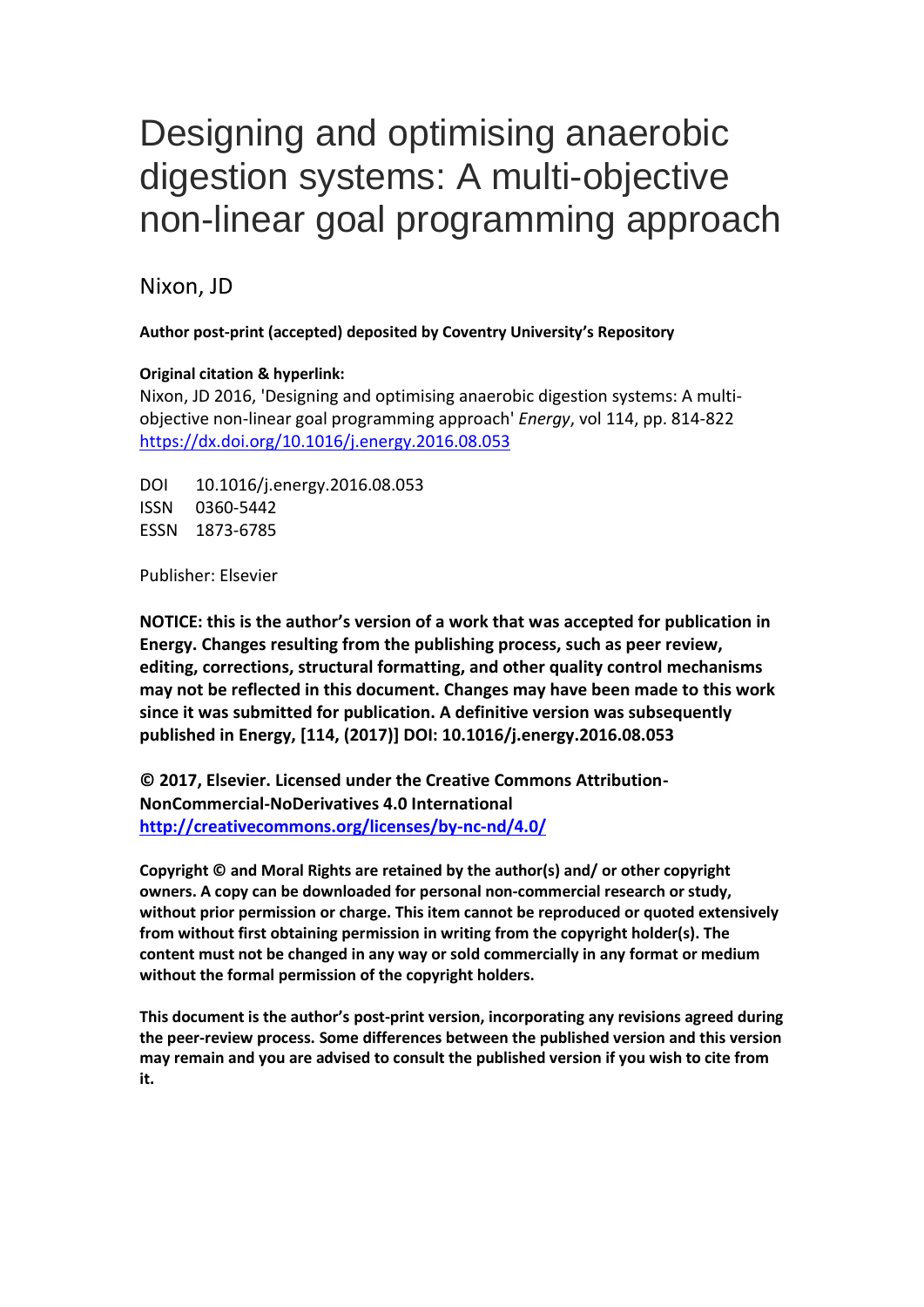# **Designing and optimising anaerobic digestion systems: a multi-objective non-linear goal programming approach**

J. D. Nixon\*

Coventry University, Faculty of Engineering, Environment and Computing, Coventry, CV1 2JH, UK

\*corresponding author, E-mail: jonathan.nixon@coventry.ac.uk; Tel.: +44(0)2477 659789

# **Abstract**

This paper presents a method for optimising the design parameters of an anaerobic digestion (AD) system by using first-order kinetics and multi-objective non-linear goal programming. A model is outlined that determines the ideal operating tank temperature and hydraulic retention time, based on objectives for minimising levelised cost of electricity, and maximising energy potential and feedstock mass reduction. The model is demonstrated for a continuously stirred tank reactor processing food waste in two case study locations. These locations are used to investigate the influence of different environmental and economic climates on optimal conditions. A sensitivity analysis is performed to further examine the variation in optimal results for different financial assumptions and objective weightings. The results identify the conditions for the preferred tank temperature to be in the psychrophilic, mesophilic or thermophilic range. For a tank temperature of 35 °C, ideal hydraulic retention times, in terms of achieving a minimum levelised electricity cost, were found to range from 29.9 to 33 days. Whilst there is a need for more detailed information on rate constants for use in first-order models, multi-objective optimisation modelling is considered to be a promising option for AD design.

**Keywords:** Kinetics; Nonlinear programming (NLP); Levelised cost of electricity (LCOE); Levelised energy cost (LEC); Bioenergy; Multi-objective optimization.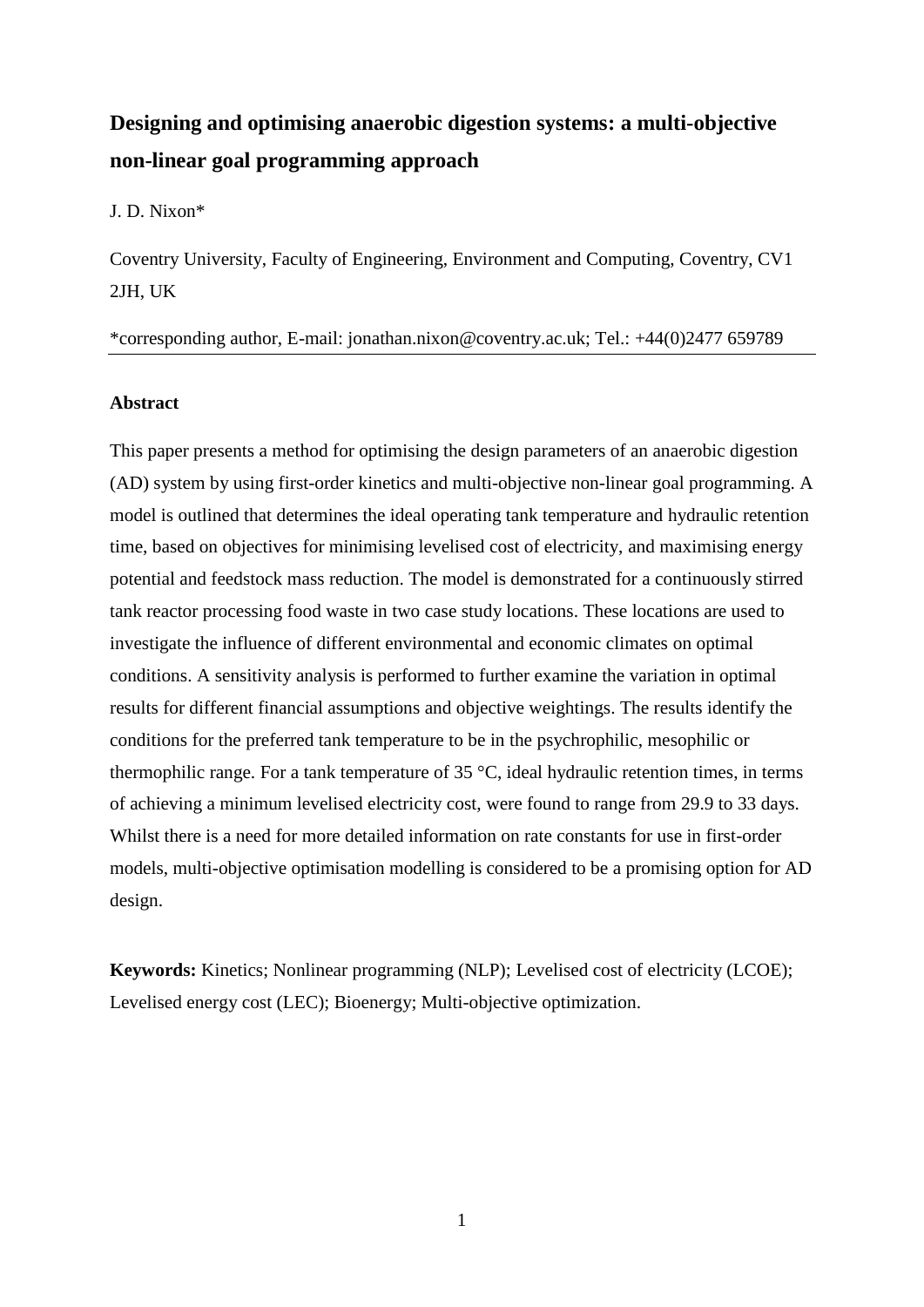# **Nomenclature**

| <b>CAPEX</b>     | Capital cost $(\$)$                                                |
|------------------|--------------------------------------------------------------------|
| Cc               | Initial setup cost $(\$)$                                          |
| Cf               | Cost of handling feedstock $(\frac{5}{kg})$                        |
| Ch               | Cost of auxiliary heating $(\frac{1}{2}kWh)$                       |
| Cheat            | Total cost of auxiliary heating (\$)                               |
| Cm               | AD capacity dependent cost variable (\$/kW)                        |
| $C_{ps}$         | Specific heat capacity of organic solids $(kJ/kg^{\circ}C)$        |
| $C_{pw}$         | Specific heat capacity of water $(kJ/kgoC)$                        |
| $\overline{d}$   | Discount rate $(\% )$                                              |
| $E_m$            | Energy density of methane $(MJ/m3)$                                |
| <b>FCR</b>       | Fixed charge rate (%)                                              |
| $\boldsymbol{h}$ | Height of reactor tank (m)                                         |
| <b>HRT</b>       | Hydraulic retention time (days)                                    |
| $\overline{I}$   | Annual insurance and maintenance costs (%)                         |
| $\boldsymbol{k}$ | Rate constant $\text{(days}^{-1})$                                 |
| $k_{c,air}$      | Heat loss coefficient from digester to air $(W/m^2. °C)$           |
| $k_{c,grd}$      | Heat loss coefficient from digester to ground $(W/m^2. \degree C)$ |
| <b>LCOE</b>      | Levelised cost of electricity (\$/kWh)                             |
| n                | Period of loan (year)                                              |
| <i>OLR</i>       | Organic loading rate (kgVS/m <sup>3</sup> .day)                    |
| <b>OPEX</b>      | Total fixed annual operating cost $(\frac{6}{a})$                  |
| PY               | Proportion of methane yield (%)                                    |
| $Q_i$            | Energy requirement to heat feedstock (kWh/year)                    |
| <i>Qloss</i>     | Digester tank heat losses (kWh/year)                               |
| Qn               | Annual electricity produced (kWh/year),                            |
| r                | Radius of digester tank (m)                                        |
| Ta               | Average annual ambient temperature $({}^{\circ}C)$                 |
| Tf               | Initial feedstock temperature $(^{\circ}C)$                        |
| Tg               | Average annual ground temperature $({}^{\circ}C)$                  |
| Tr               | Temperature of digester tank $(^{\circ}C)$                         |
| <b>TS</b>        | Percentage of total solids (%)                                     |
| Vr               | Volume of digester tank $(m^3)$                                    |
| VS               | Percentage of volatile solids (%)                                  |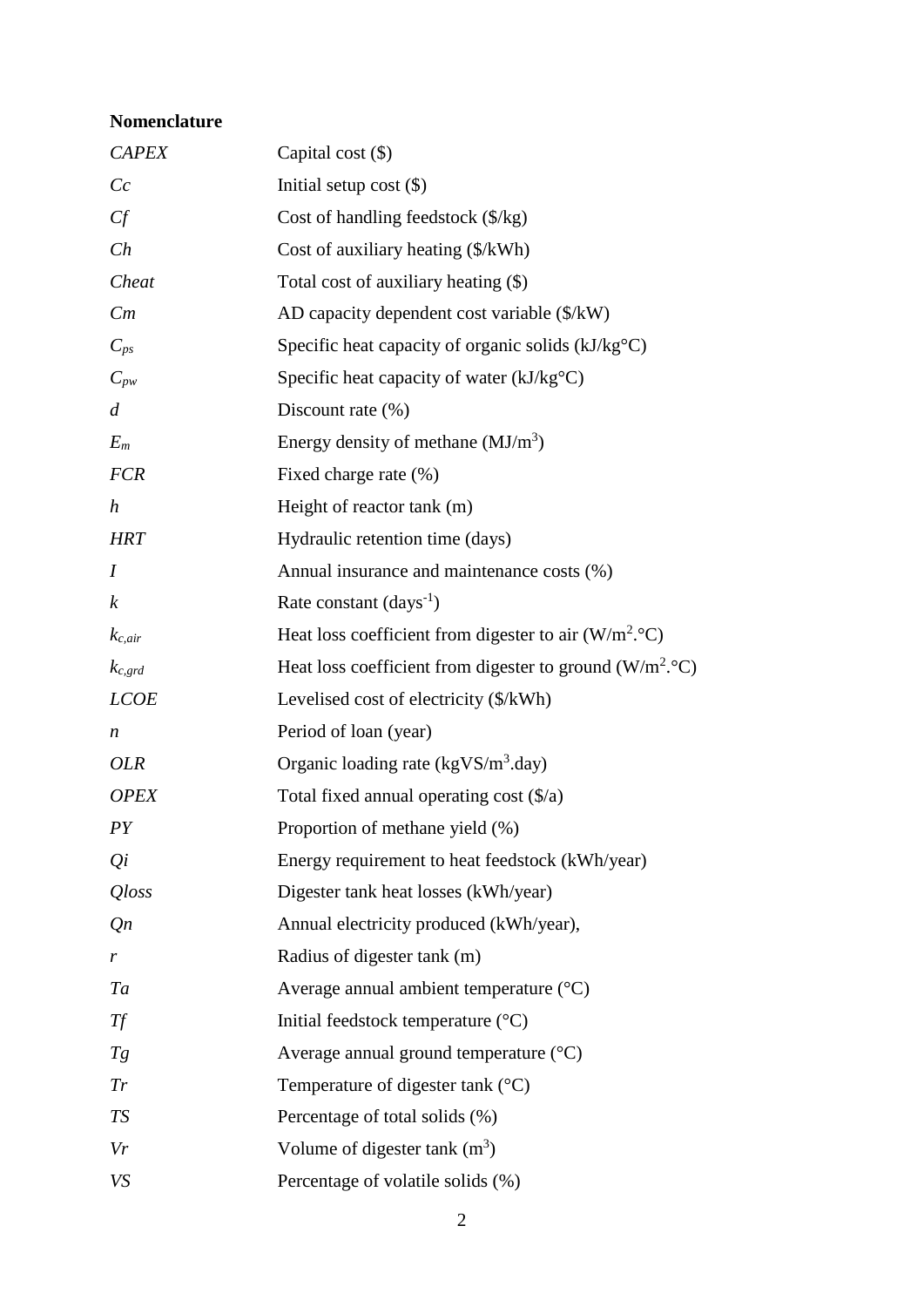|            | Yield of methane $(m^3/kgVS)$       |
|------------|-------------------------------------|
| Ym         | Ultimate methane yield $(m^3/kgVS)$ |
| $\eta_{g}$ | Gas engine efficiency (%)           |
| $\rho_f$   | Density of feedstock $(kg/m^3)$     |

#### Sub- super- scripts

| a    | Achieved objective                                              |
|------|-----------------------------------------------------------------|
| $d-$ | Negative deviation from goal                                    |
| $d+$ | Positive deviation from goal                                    |
| g    | Target goal for objective                                       |
| t    | Variable tank temperature (denotes a tank temperature dependent |
|      | variable for the non-linear goal programming model)             |
| w    | Weighting for deviations from target goal                       |

#### **1. Introduction**

Anaerobic digestion (AD) involves the degradation of organic matter by microorganisms in an oxygen free environment. The valuable outputs from this process are a biogas containing methane and a nutrient rich digestate. Biogas is typically used in gas engines for producing electricity, but it can be used directly as a fuel for heating or upgraded for injection into natural gas grids. Digestate can be used as a soil conditioner to mitigate the use of conventional chemical fertilisers. As AD is a relatively clean and scalable system, it is becoming an increasingly attractive option for producing affordable renewable energy.

There are a variety of AD technology types, and systems range in capacity from a few kilowatts to several megawatts. In developed countries, large AD systems are being increasingly utilised for treating and recovering energy from the organic fraction of municipal solid waste (OFMSW). In developing hot countries, such as India—where hundreds of millions of people still live in remote areas without access to grid electricity—small decentralised AD systems use ambient temperatures to process food waste to generate gas for cooking [1] and electricity for street lighting [2]. There are also a few large-scale power generation systems in India (*ibid.*). As there are many options regarding feedstock types and operational practices, there is a need for both the technical and financial optimisation of AD systems.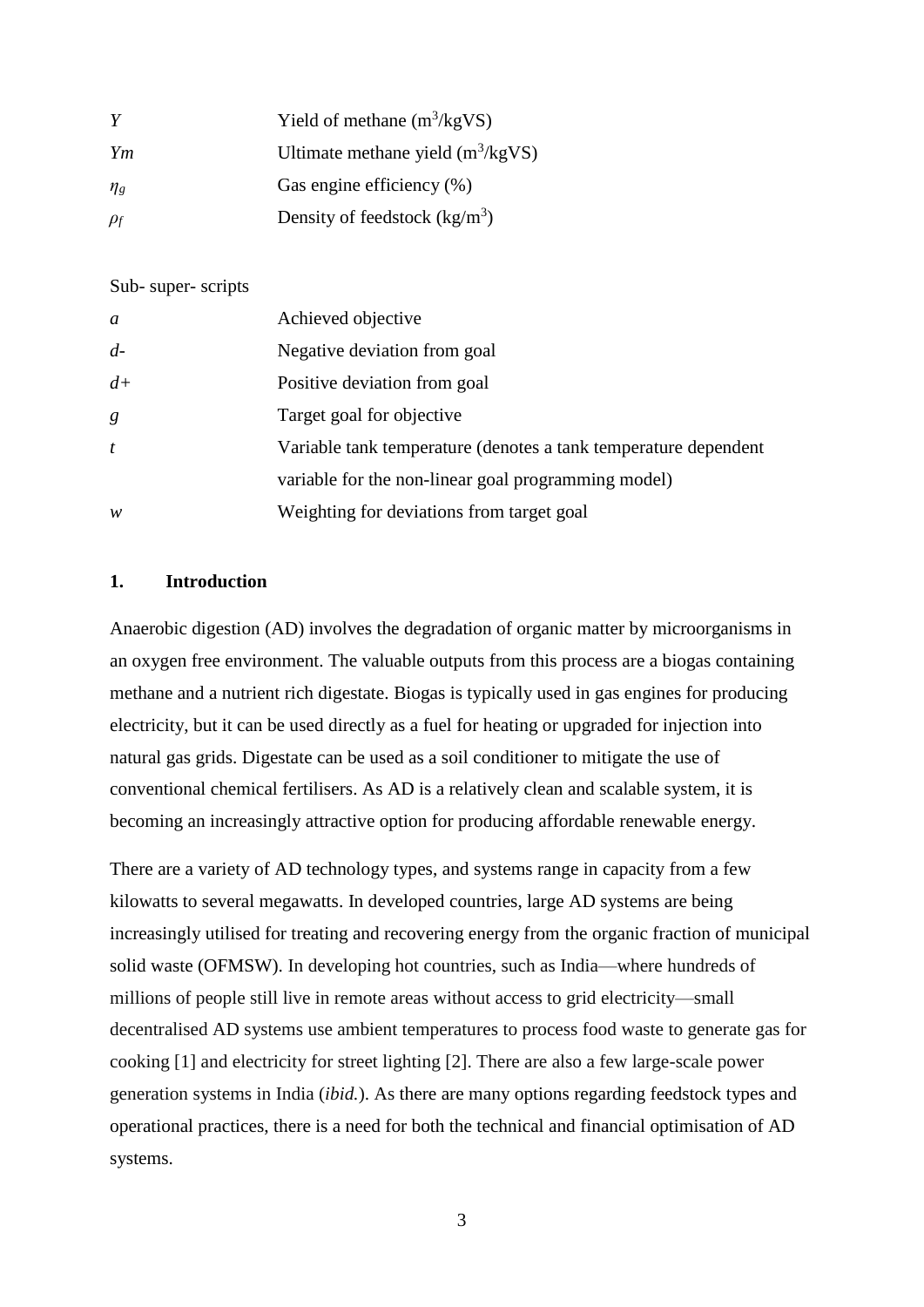Research on AD optimisation has had a tendency to purely evaluate alternative technologies and operating conditions. Ward et al. [3] review optimisation techniques that have been discussed in the literature and these include mixing, immobilisation of microbial biomass, temperature, pH, feedstock selection, control systems and wet and dry systems. Where optimisation studies have been performed, there has been a focus on maximising biogas yields. However, it does not necessarily always make sense to optimise AD plants for this parameter, as it may not result in the most cost-effective design. For some AD systems, a more suitable design objective might be to minimise the cost of producing electricity or maximise the substrate mass reduction.

There are many mathematical models that have been developed for simulating AD process dynamics and these models provide opportunities for improving and optimising entire AD systems [4,5]. Anaerobic digestion model No.1 (ADM1), developed by the International Water Association (IWA), is a popular method for modelling and optimising AD systems [6,7]. Another area of research is on first-order kinetic models to predict degradation rates and microbial dynamics, and several authors have shown these models to have a good correlation with experimental results [8,9]. However, first-order models are difficult to use for optimisation due to the complexity of microbial dynamics. Furthermore, to optimise an AD system, numerous decision variables need to be considered and suitable objectives have to be considered.

Multi-criteria algorithm-based optimisation methods, such as neural networks and linear programming, have been widely used in optimisation studies, and applications range from spacecraft trajectory optimisation [10] to hospital room allocation [11]. There are also numerous applications of linear programming for energy planning [12]; however, its use for AD system optimisation is limited. Aceves et al. [13] use linear programming to estimate kinetic parameters and yield coefficients for AD, but they do not pursue the use of this information for optimising the design parameters of AD systems. Álvarez et al. [14] used linear programming to determine optimal feedstock mixtures to maximise methane production rates. The specific operational parameters of AD systems were not included. Non-linear programming has also been used to evaluate co-digestion of wastewaters [15]. Optimising the supply chain for AD systems has been tackled using linear programming [16] and similar studies have been done for other biomass technologies [17]. However, there is no methodological approach for optimising AD systems for potentially different objectives or multiple conflicting objectives. Furthermore, there is a need for research to show how the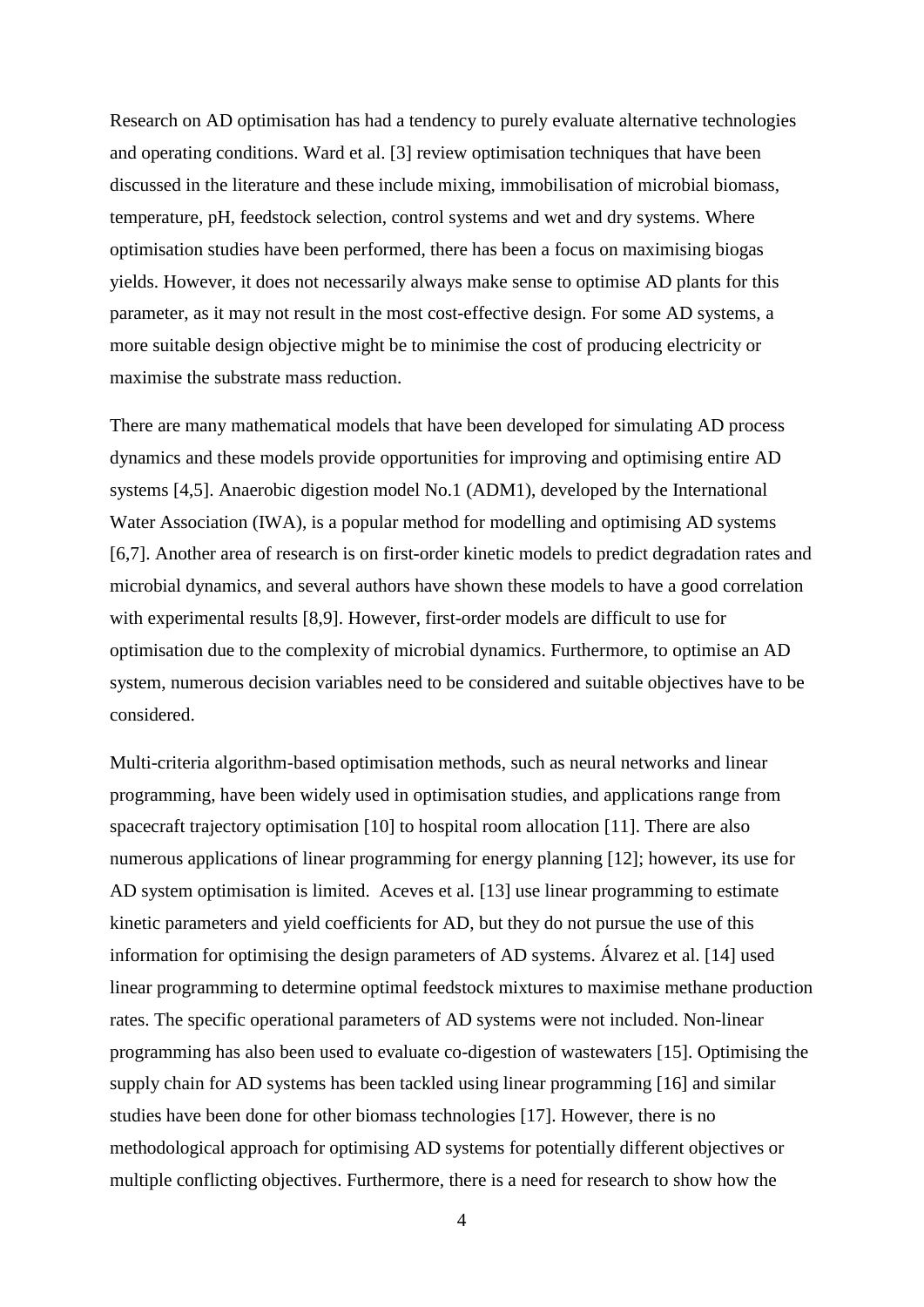ideal design parameters for an AD system, determined for specific objectives, may vary for different installation sites.

This study aims to develop and outline a model—that integrates multi-objective non-linear programming with a first-order kinetic model—for specifying an AD system's optimal design parameters. To investigate the variability of the optimal results, different site locations, financial assumptions and objectives are to be analysed.

In the following section, the methodological approach is outlined and rationale for the chosen objectives, decision variables and case studies is provided. In section 3, the model is defined in detail, and, in section 4, it is applied to two different case study locations. The results are provided and a sensitivity analysis is carried out in section 5. The paper concludes by discussing the study's key findings and providing recommendations for further work.

# **2. Methodology**

The model developed in this study is based on non-linear goal programming and determines optimal design parameters for different objectives. The model can be used to minimise levelised cost of electricity (LCOE), maximise energy potential, or maximise waste reduction. The model can also be used for determine a trade-off among these objectives by assigning weightings. The LCOE has been used as it provides an objective that encompasses both technical and economic performance. LCOE is a widely accepted indicator for energy technology evaluations and it is based on discounted cash flows and energy production [18]. Specifically, it is the average price a plant must receive for a unit of produced electricity to break-even over its lifetime, and it has been used as the criterion for many energy optimisation and comparative studies [19-21]. However, the LCOE does not typically consider subsidies and other incentives, and it also relies on process and debt interest stability. The objective for maximising energy potential is based on the total methane production. The methane yield per kilogram is used as an indicator for mass reduction.

The decision variable to be optimised is the hydraulic retention time (HRT). The model considers every possible HRT value for a range of different tank temperatures. The retention time and tank temperature have been chosen as decision variables as they are two design parameters, which are commonly used to investigate AD performance [3]. To determine methane yields, a first-order kinetic model for a continuously stirred tank reactor (CSTR) system has been used. A first-order model has been used as it provides a simple method for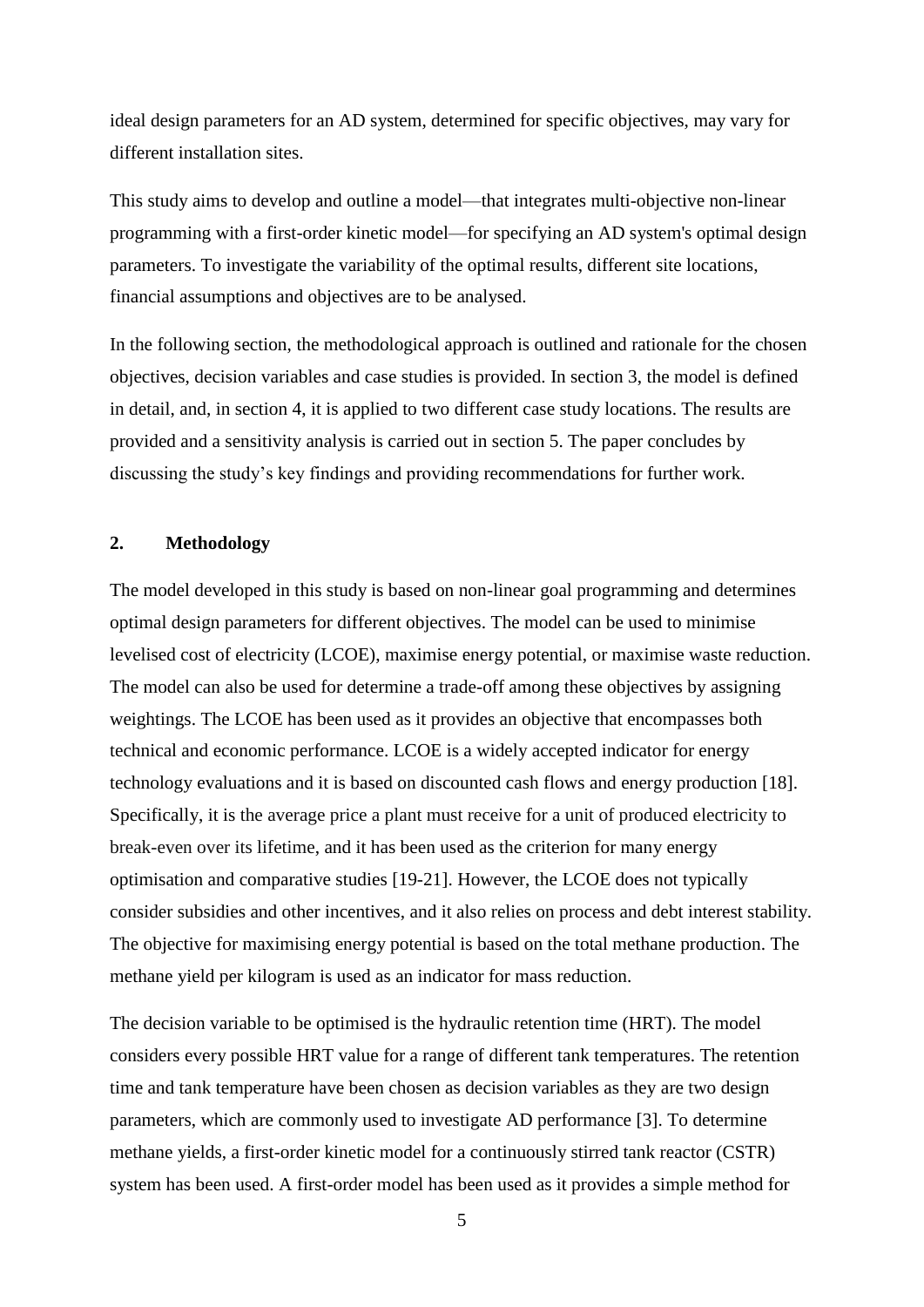predicting stable AD performance in practical conditions [8], and thus minimises the number of variables for the non-linear programme. First-order models have also been shown to have a good agreement with experimental results if retention times are more than a few days [22]. Reaction rate constants for different psychrophilic, mesophilic and thermophilic temperature conditions have been gathered by reviewing the literature. Limitations on the use of these rate constants are considered, as they are not only temperature dependent. Waste composition, experimental methods and other operational parameter conditions influence growth rates, microbial diversity and inhibitory factors [23]. Based on a range of reported values for food waste, rate constants have been assumed for a specific feedstock being processed at several different tank temperatures.

The model is demonstrated for systems operating in two case study locations: the UK, and India. These sites have been chosen as they represent significant differences in economic and environmental climates. For each location, site specific environmental and financial data have been gathered. The objective initially considered for these case study locations is minimising LCOE. To examine how the optimised LCOE and HRT would change for different financial assumptions and design objectives, a sensitivity analysis is performed.

The model is solved for each case study using LINGO®, which is an established software package for expressing and performing non-linear optimisation calculations. A global solver has been run initially to determine a feasible solution. However, due to the nature of nonlinear non-convex models, the global solver cannot always claim that a global optimum has been found. On these occasions, a local solver has also been used. To avoid the solver stopping at locally optimal points, and thus potentially missing a global optimum, a multistart solver type–using ten starting points–has been used. Throughout the study, both solver types return the same optimised solution.

#### **3. The non-linear programming model**

The objective function and decision variables for the non-linear goal programming model are initially defined. The model also consists of a number of constraints which are used to define an AD system's technical and economic performance. All temperature dependent variables are given the subscript, *t*, and the model performs a series of iterative calculations for all possible temperature variants  $(t = 1, 2, \dots n)$ . All assumptions and simplifications made for outlining the model are explicitly stated.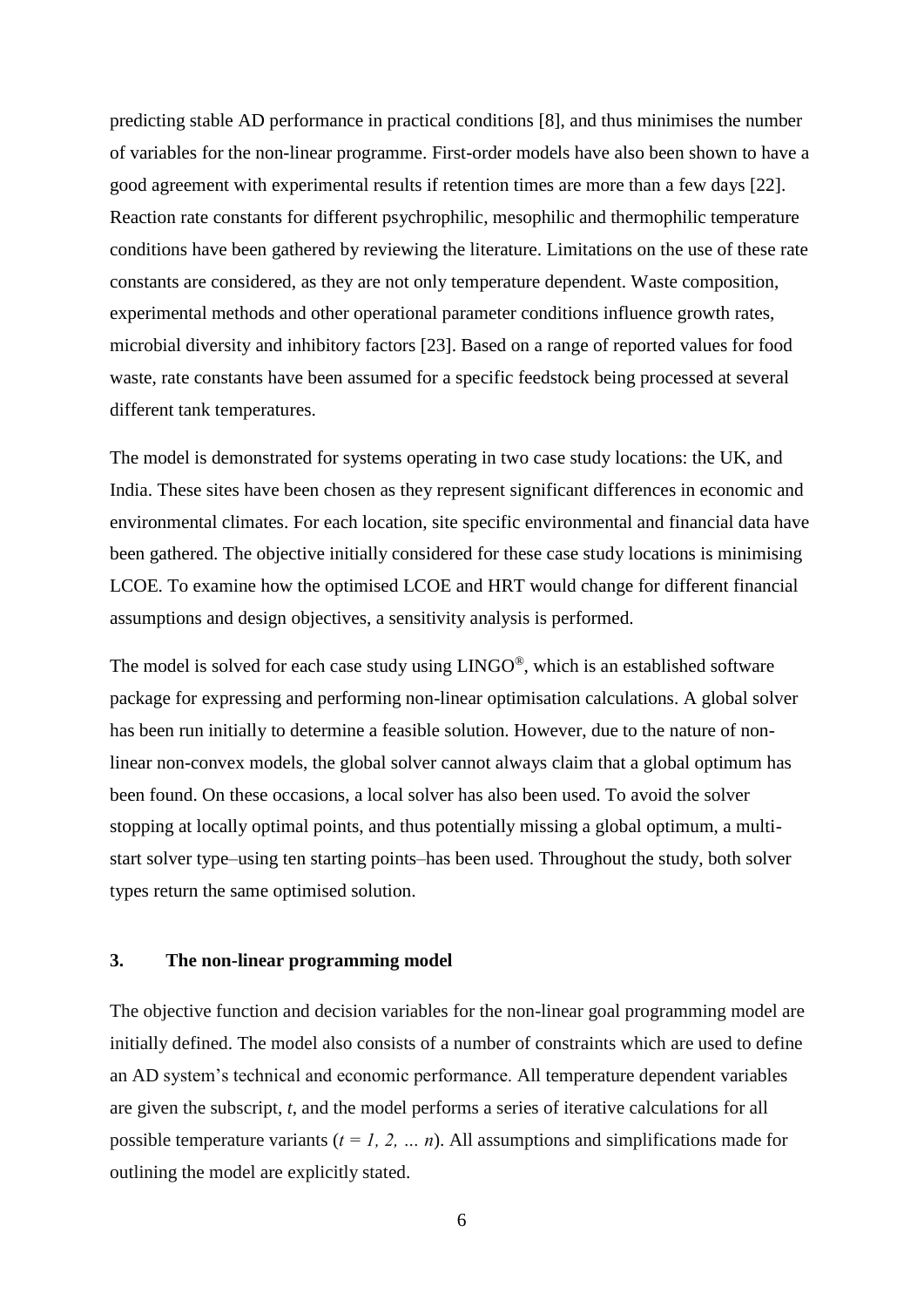#### **3.1 Multi-objective function**

The multi-objective function is defined by considering positive, *+d*, and negative deviations, *– d* , from target goals for the levelised cost of electricity, LCOE (\$/kWh), energy potential, *Q*  $(kWh/year)$ , and methane yield,  $Y$  (m<sup>3</sup>/kgVS). Weightings,  $_w$ , differentiate the importance of deviations from an objective and they enable a trade-off among the objectives to be made. For the weightings to be comparable, the percentage deviation from a target objective has to be considered. Negative LCOE deviations and positive *Q* and *Y* deviations are considered to be desirable. The value achieved for an objective, *a*, is determined from a summation of the objective's target goal and any positive or negative deviations.

Minimise 
$$
\sum_{i=1}^{n} LCOE_w^{+d} \cdot \left(\frac{LCOE^{+d}t}{LCOE \cdot 0.01}\right) - LCOE_w^{-d} \cdot \left(\frac{LCOE^{-d}t}{LCOE \cdot 0.01}\right)
$$

$$
- Q_w^{+d} \cdot \left(\frac{Q^{+d}t}{Q \cdot 0.01}\right) + Q_w^{-d} \cdot \left(\frac{Q^{-d}t}{Q \cdot 0.01}\right)
$$

$$
- Y_w^{+d} \cdot \left(\frac{Y^{+d}t}{Y \cdot 0.01}\right) + Y_w^{-d} \cdot \left(\frac{Y^{-d}t}{Y \cdot 0.01}\right), \qquad t = 1, 2, \dots n
$$
<sup>(1)</sup>

#### **3.2 Decision variable**

The objective function is minimised by optimising the hydraulic retention time,  $HRT$  (day<sup>-1</sup>). As the hydraulic retention time has to be greater than zero days, the following limit is applied:

$$
0 < HRT_t, \qquad t = 1, 2, \dots n \tag{2}
$$

A further limit can be placed on the volume of the digester,  $V_r$  ( $m<sup>3</sup>$ ) or the parameters used to size the system.

$$
0 < V_r \le 2500, \qquad t = 1, 2, \dots n \tag{3}
$$

#### **3.3 System constraints**

In this study, a simplified expression for the levelised cost of electricity is used based on a capital cost, CAPEX, fixed charge rate, FCR, fixed annual operating cost, OPEX, and fixed annual production of electricity, *Qn* (kWh/year). For systems with variable annual costs and electricity production, a different LCOE calculation can be performed, as outlined in ref. [24].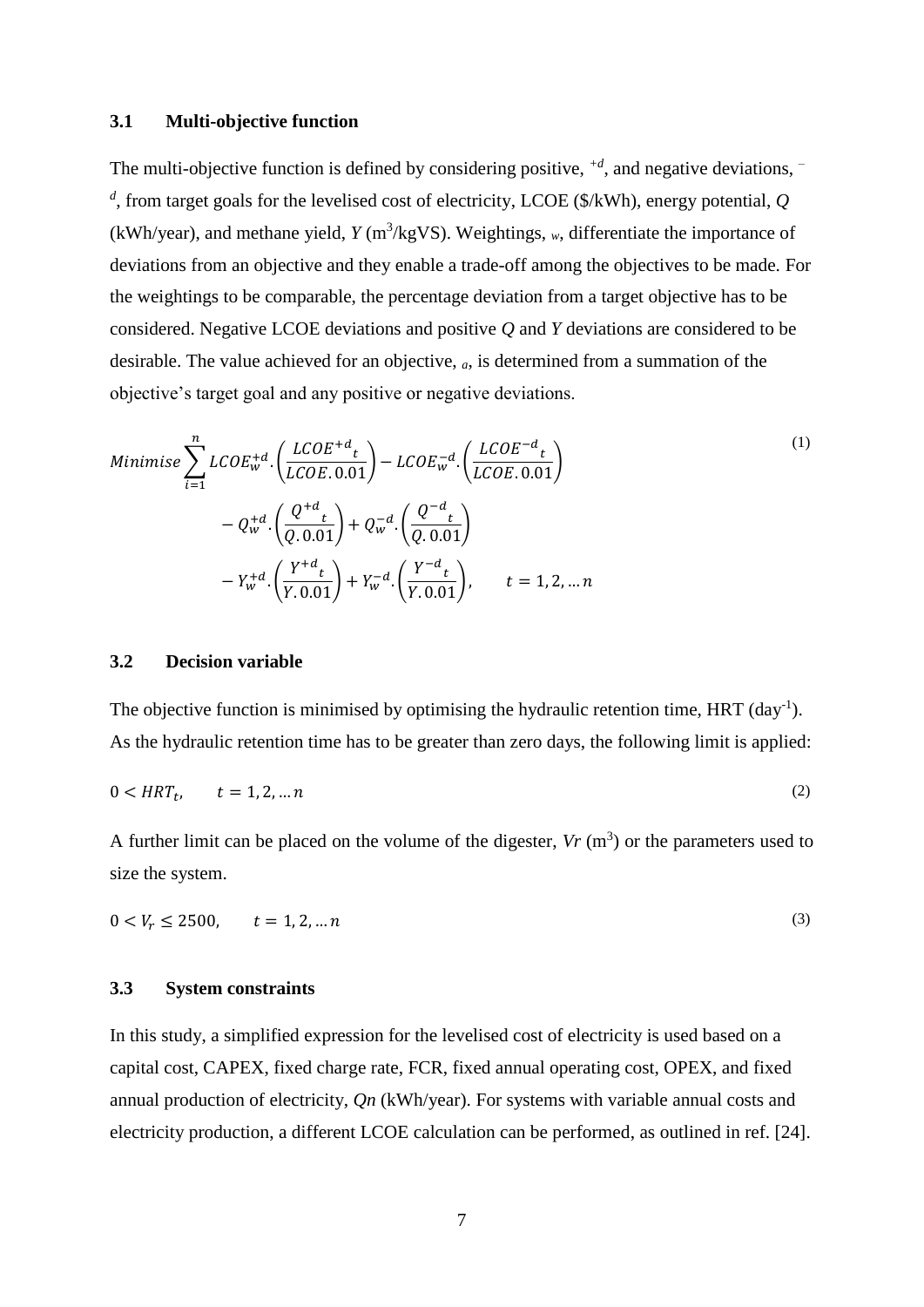$$
LCOE_{a,t} = LCOE_g + LCOE^{+d}t - LCOE^{-d}t = \frac{(CAPEX_t.FCR) + OPEX_t}{Qn_t}, \quad t = 1, 2, \dots n
$$
\n<sup>(4)</sup>

The capital cost of the system is determined from an initial investment cost, *Cc*, and a capacity dependent cost variable, *Cm*.

$$
CAPEX_t = C_m \cdot \frac{Qn_t}{8760} + Cc, \qquad t = 1, 2, ... n
$$
\n(5)

A fixed charge rate, FCR, is calculated from a real debt interest or discount rate, *d*, and an *n* number of years when loan repayments are required [24].

$$
FCR = \frac{d(1+d)^n}{(1+d)^n - 1}
$$
\n(6)

The operational costs are calculated from the total feedstock cost and cost of heating, *Cheat*. Annual maintenance, insurance and repair costs, *I*, are included and assumed to be a percentage fraction of the capital cost.

$$
OPEX_t = \left( Cf.\rho_f. Vr.\frac{365}{HRT_t} \right) + Cheat_t + I.CAPEX_t, \qquad t = 1, 2, ... n
$$
\n<sup>(7)</sup>

The total cost of handling the feedstock, *Cf*, in \$/kg, is based on the density of the feedstock,  $\rho_f$ , volume of the digester, and the retention time. The annual amount of feedstock processed is assumed to be based on 365 days divided by the hydraulic retention time, HRT.

The operating costs for heating the digester tank are calculated from the energy required to heat the feedstock, *Qi*, and maintain the tank temperature due to heat losses, *Qloss*. The cost of the auxiliary heat, *Ch*, will depend on the form of heating used, which could be from electrical heaters, gas heating or heat recovered from a gas engine.

$$
Check_t = (Qi_t + Qloss_t).Ch, \qquad t = 1, 2, \dots n
$$
\n<sup>(8)</sup>

The energy requirement to initially heat the feedstock is calculated from the tank volume, feedstock density, loading rate, percentage of total solids, *TS*, specific heat capacity of solids, *Cps*, and water, *Cpw*, and difference in tank temperature, *Tr*, and initial feedstock temperature, *Tf*. The specific heat capacity of water is taken as 4.2 kJ/kg°C. The specific heat capacity for the total solids is taken as 1.3 kJ/kg°C [25].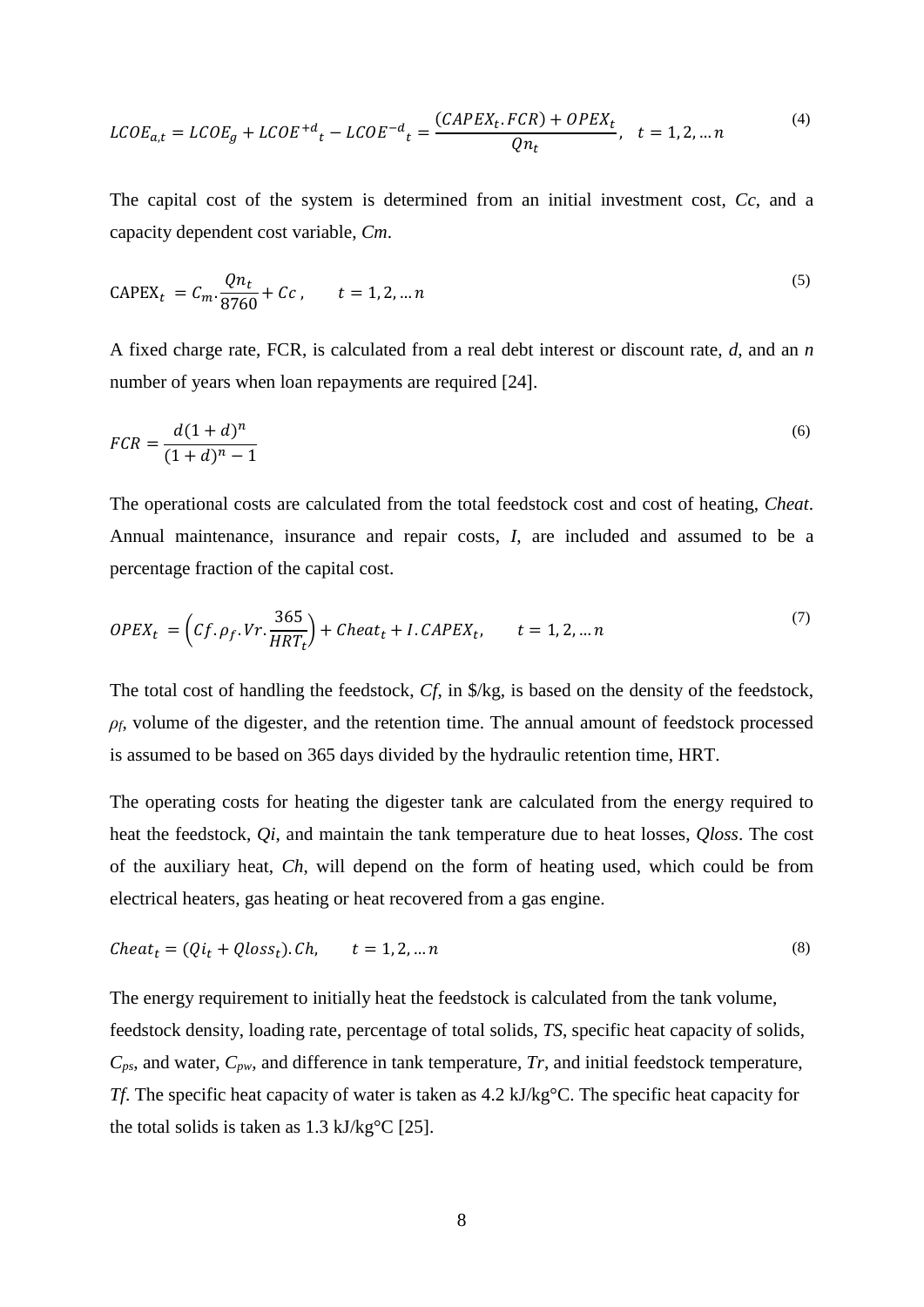$$
Q_{i_t} = \rho_f V r \frac{0.1}{HRT_t} \Big[ C_{pw}. (1 - TS) + C_{ps}. TS \Big] (Tr_t - Tf), \qquad t = 1, 2, ... n
$$
\n(9)

The heat loss is calculated by assuming that the digester tank is cylindrical with a radius, *r* and a height, *h*,.

$$
Qloss_t = 17.52\pi rh. k_{c,air}(Tr_t - Ta) + 8.76\pi r^2 [k_{c,air}(Tr_t - Ta) + k_{c,grd}(Tr_t - Tg)],
$$
  

$$
t = 1, 2, ... n
$$
 (10)

The heat transfer coefficients from the tank walls to the air, *kc,air*, and from the tank to the ground,  $k_{c,grd}$ , are taken respectively as 0.265 W/m<sup>2</sup>. °C and 0.235 W/m<sup>2</sup>. °C [26]. The average annual ambient temperature, *Ta*, and ground temperature, *Tg*, depend on the site location. Any heat generated by the substrate during decomposition is neglected.

The energy potential of the system is characterised by the yield of methane, *Y*, organic loading rate, *OLR*, methane energy content, *Em*, and the volume of the reactor. Note that *Eq.*(9–11) have conversion factors applied to arrive at units of kWh/year. The subsequent electricity generation potential, *Qn*, is based on the efficiency of a gas engine connected to a generator, *ηg*.

$$
Q_{a,t} = Q_g + Q^{+d}{}_t - Q^{-d}{}_t = (Y_g + Y^{+d}{}_t - Y^{-d}{}_t). \text{ Vr. } OLR_t. E_m. 101.39, \qquad t = 1, 2, \dots n \tag{11}
$$

$$
Qn_t = (Q_g + Q^{+d}_t - Q^{-d}_t). \eta_g, \qquad t = 1, 2, ...n
$$
\n(12)

The yield of methane gas at a given retention time, *Y*, can be estimated using kinetic models. Several kinetic models have been developed for determining degradation rates and biogas yields from AD systems [4,27], and they include first-order models and more advanced pseudo-parallel first-order degradation models [28,29]. The approximation of the methane yield from a CSTR system based on a first-order kinetic model is expressed as [30],

$$
Y_{a,t} = Y_g + Y^{+d}t - Y^{-d}t = \frac{HRT_t \cdot k_t \cdot Ym}{HRT_t \cdot k_t + 1}, \qquad t = 1, 2, \dots n
$$
\n<sup>(13)</sup>

where *Ym* is the ultimate methane yield achievable and *k* is the reaction rate constant.

The organic loading rate (OLR) in  $kgVS/m<sup>3</sup>$  day can be determined from the initial percentage concentration of volatile solids, *VS* [30].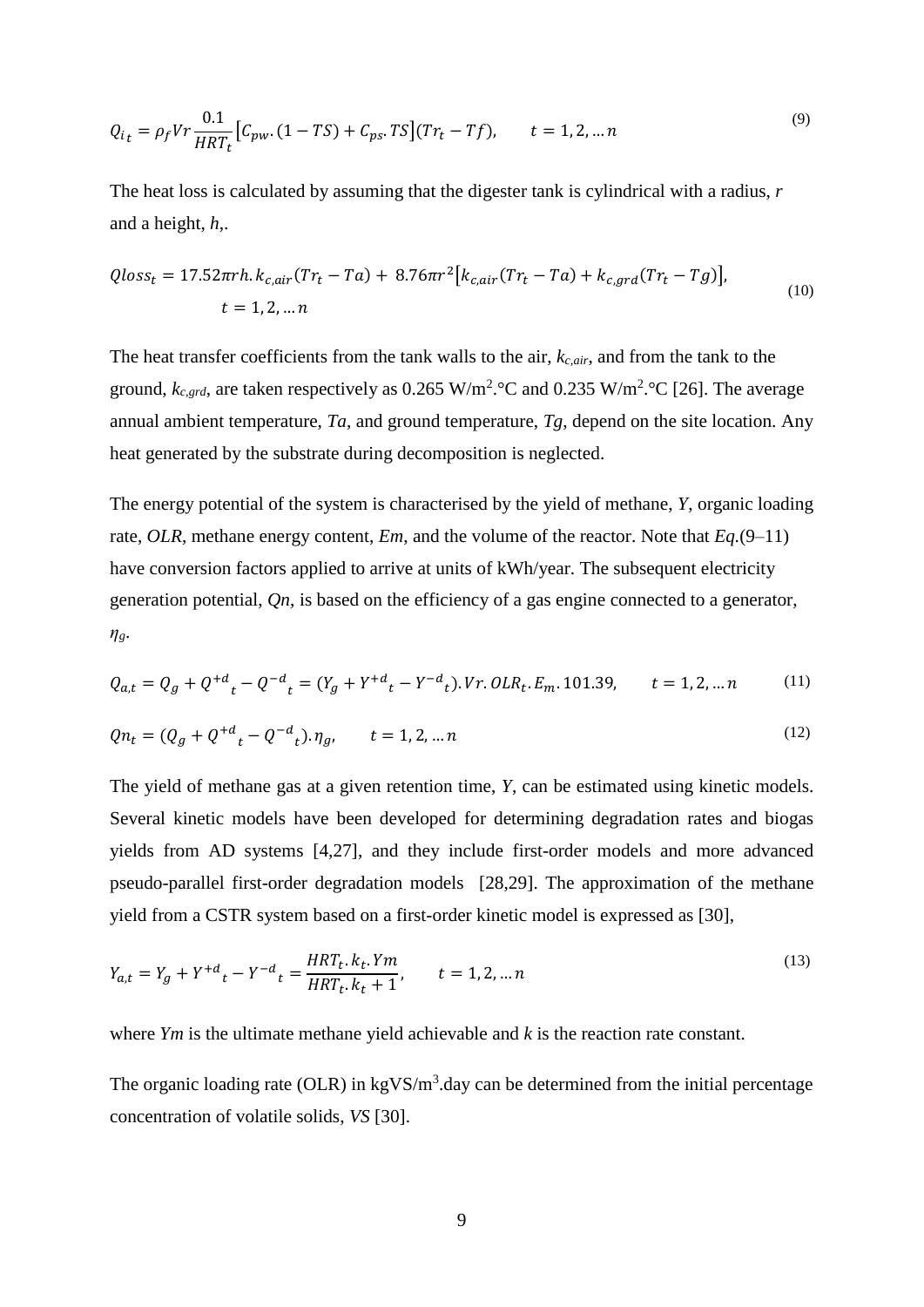$$
OLR_t = \frac{k_t.VS.\rho_f}{Y_t/(Ym - (Y_g + Y^{+d}t - Y^{-d}t))}, \qquad t = 1, 2, ... n
$$
\n(14)

#### **3.4 First-order rate constants**

Reaction rate constants have been determined experimentally by many authors for different feedstocks, temperatures and tank conditions. Whilst rate constants are sometimes given for overall systems, the majority of rate constants in the literature are stated for the hydrolysis step of AD, as it is considered to be the rate limiting stage for solid wastes [31]. However, this has been contested for the thermophilic temperature range [32]. Table 1 shows a range of reported rate constants for various feedstocks at 20, 30, 35, 40 and 55 °C. The differences in values and the range stated for some rate constants is due to the testing of different mixtures, tank conditions and feedstock compositions. Based on these reported values, a series of rate constants to use in this study are assumed (see Table 1). Using these values in *Eq.*13, Figure 1 shows the cumulative methane yield from OFMSW at temperatures ranging from 20–55 °C. Rate constants for different feedstocks outside of this temperature range have not been widely reported.

| Feedstock                       | $20\text{ }^{\circ}\mathrm{C}$ | 30 °C                    | 35 °C         | 40 °C | 55 °C                    | Ref.   |
|---------------------------------|--------------------------------|--------------------------|---------------|-------|--------------------------|--------|
| <b>OFMSW</b>                    |                                |                          | 0.19          |       |                          | $[22]$ |
| <b>OFMSW</b>                    |                                |                          |               |       | 0.581                    | $[33]$ |
| <b>OFMSW</b>                    | 0.11                           |                          |               |       | $\overline{\phantom{0}}$ | $[34]$ |
| <b>OFMSW</b>                    |                                |                          |               |       | $\overline{\phantom{a}}$ | $[35]$ |
| <b>OFMSW</b>                    |                                |                          | 0.256         |       | 0.41                     | $[36]$ |
| <b>OFMSW</b>                    |                                |                          | 0.147-0.256   |       |                          | $[37]$ |
| <b>OFMSW</b>                    |                                | 0.14                     | 0.35          | 0.38  | 0.42                     | $[38]$ |
| Vegetable wastes                |                                | $\blacksquare$           | 0.053-0.125   |       |                          | $[39]$ |
| Market food waste               |                                |                          | 0.25          |       |                          | $[40]$ |
| Cabbage waste                   |                                | $\overline{\phantom{a}}$ | 0.031-0.041   | -     | 0.031-0.075              | $[41]$ |
| Potato processing waste         |                                |                          |               |       | 0.089                    | $[30]$ |
| Food waste and dewatered sludge |                                |                          | 0.5           |       | -                        | $[42]$ |
| Food waste with sewage sludge   |                                |                          | $0.15 - 0.22$ |       | $0.21 - 0.35$            | $[43]$ |
| Orange peels                    | 0.145                          | 0.264                    |               | 0.474 |                          | $[44]$ |
| Grass                           | 0.035                          | 0.09                     |               | 0.266 |                          | $[44]$ |
| <b>Straw</b>                    | 0.024                          | 0.087                    |               | 0.14  |                          | $[44]$ |
| Pond silt                       |                                | 0.013                    |               |       |                          | $[45]$ |
| Forest soils                    | $0.035 - 0.09$                 | 0.54                     |               |       |                          | $[45]$ |
| Cattle manure                   |                                |                          |               |       | 0.13                     | $[46]$ |
| Sludge (waste water)            | $0.11 - 0.15$                  |                          |               |       |                          | $[47]$ |

**Table 1:** First-order rate constants for various feedstocks at different temperatures  $(k, day^{-1})$ .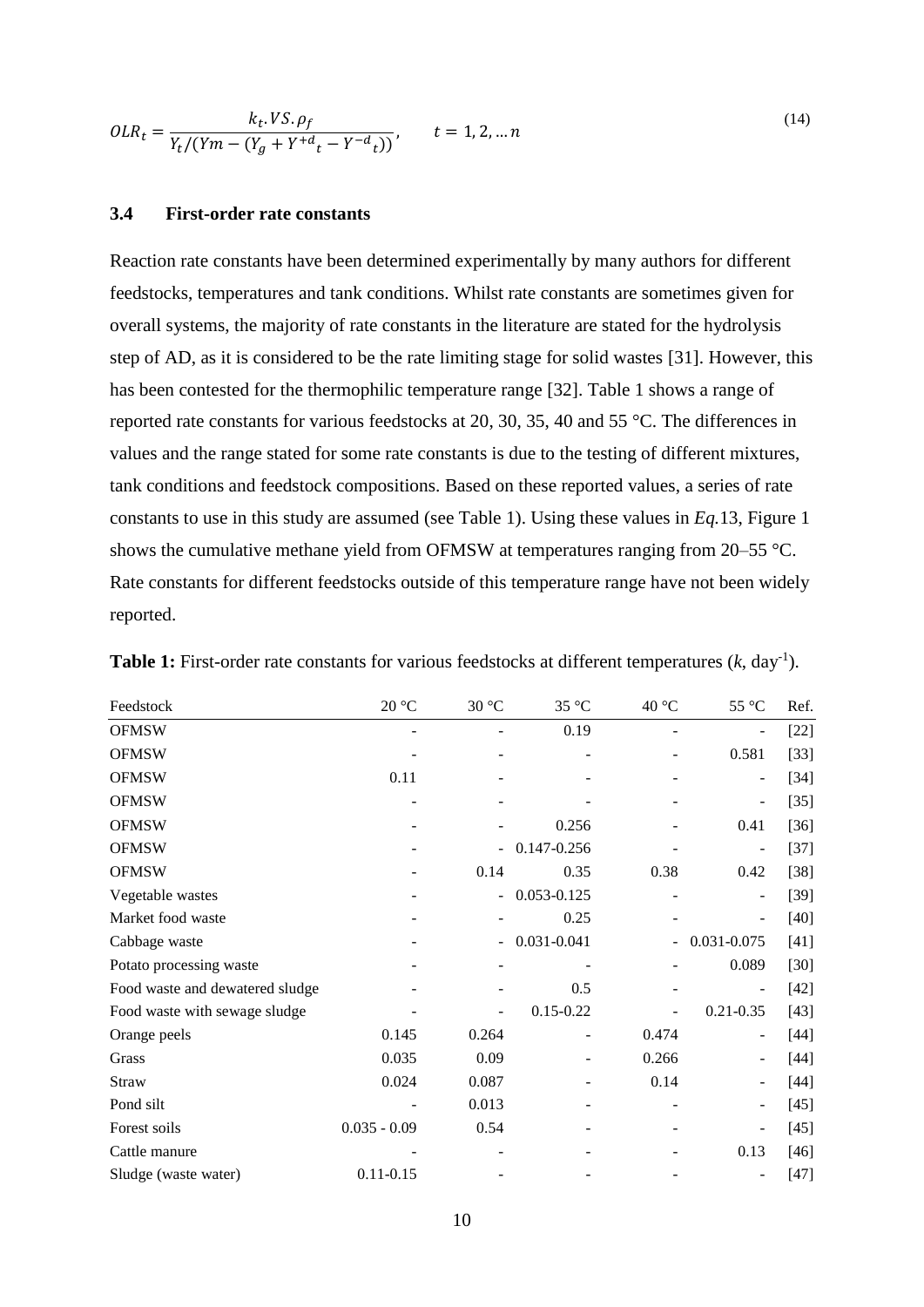| Maize silage                                   | $\overline{\phantom{a}}$ | $\overline{\phantom{a}}$ | 0.032 | $\overline{\phantom{0}}$ | [48] |
|------------------------------------------------|--------------------------|--------------------------|-------|--------------------------|------|
| Beet silage                                    | ٠                        | $\overline{\phantom{a}}$ | 0.316 | -                        | [48] |
| Rye silage                                     | -                        | ٠                        | 0.041 |                          | [48] |
| Cattle slurry                                  | -                        | $\overline{\phantom{a}}$ | 0.047 |                          | [48] |
| Model assumptions for OFMSW<br>(present study) | 0.1                      | 0.14                     | 0.26  | 0.28                     | 0.42 |



**Figure 1:** Cumulative methane yield from anaerobic digestion of OFMSW at different temperatures.

Rate constants depend on a number of factors in addition to temperature which can impact microbial growth rates and dynamics (e.g. temperature, Ph, loading rates and nitrogen content). High OLRs can lead to inhibition from the accumulation of volatile fatty acids and the impact on total methane production in a CSTR system can be found in ref. [49]. However, a balance needs to be found with OLRs as the retention time needs to be long enough to degrade a substance. As the model determines an optimum retention time for each temperature condition, and the OLR is a variable in this study, a correction factor is included into *Eq.*11 based on refs. [50,51]. The empirical relationship between the proportion of methane yield, *PY*, and OLR for food waste in a CSTR is expressed as,

$$
PY_f = -0.0064.0LR_f^2 + 0.0414.0LR_f + 0.8905
$$
\n<sup>(15)</sup>

# **4. Case studies**

To demonstrate and test the model, it is now applied to two case study locations: the UK and India. In each case study, a range of system temperatures are evaluated and the local financial and environmental conditions are considered. The model is initially tested for minimising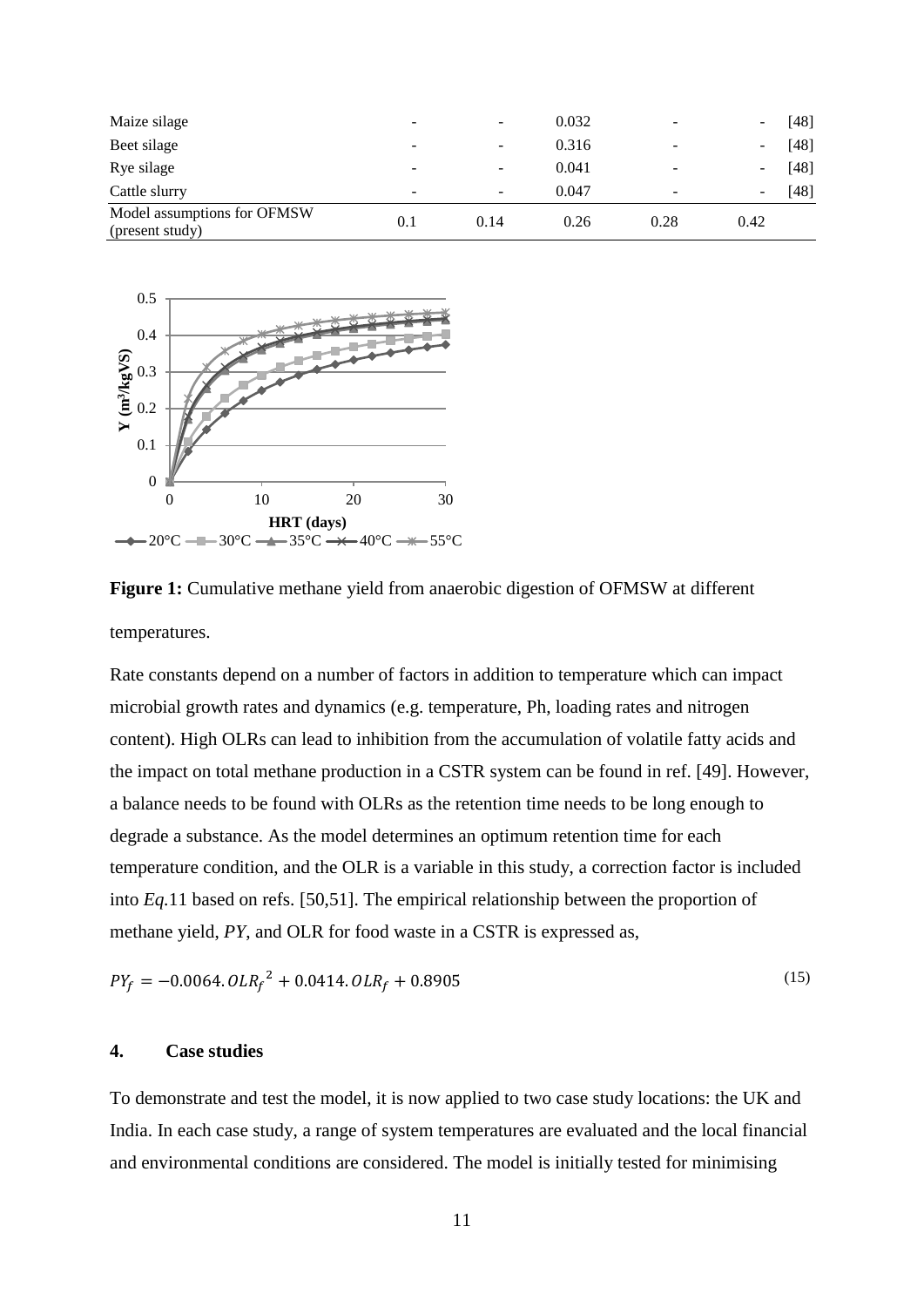LCOE only; therefore, the LCOE weightings are set at 1 and the weightings for *Y* and *Q* are set a zero. Target goals for LCOE, *Q* and *Y* are set respectively at 0.1 \$/kWh, 10 GWh/year and  $0.4 \text{ m}^3/\text{kgVS}$ .

# **4.1 Feedstock data**

The feedstock characteristics required by the model include density, percentage of total solids, percentage of volatile solids and ultimate yield of methane, *Ym*. The reported values for these parameters vary in different literary sources [22,52-54]; however, the values assumed for this study are shown in Table 2. The energy content of methane is taken to be  $35 \text{ MJ/m}^3$  [55]. Maximum limits for the tank radius and height are set at 10 metres and 8 metres, respectively, which allows a maximum tank volume of approximately  $2500 \text{ m}^3$ .

**Table 2:** Feedstock data including density, fraction of volatile solids and ultimate methane

yield.

| Feedstock    | Density                       | Total solids | Volatile<br>solids | Ultimate yield of<br>methane | Energy content of<br>methane |
|--------------|-------------------------------|--------------|--------------------|------------------------------|------------------------------|
|              | $\rho_f$ (kg/m <sup>3</sup> ) | TS(%)        | VS(%)              | $Ym$ (m <sup>3</sup> /kgVS)  | $Em (MJ/m^3)$                |
| <b>OFMSW</b> | 600                           | 0.2          | 0.18               | 0.5                          | 35                           |

#### **4.2 Environmental and financial assumptions**

The setup costs of AD plants are variable in different countries because of labour, material and manufacturing costs, and issues regarding permitting and regulations. The capital cost of AD systems in the UK has been reported to cost in the range of  $5800-11,700$  \$/kW<sub>el</sub> for capacities ranging from 50–500 kWel [56]. Costs in India are significantly lower and AD technology is normally used for small off-grid applications; for capacities of 50–500 kWel, the costs are expected to range from 800–3500 \$/kW [57,58]. The real discount rate for AD is taken as 10% [59], and the operational period is taken as 25 years. The fixed operational cost (insurance, maintenance) is taken as 2% of the capital. Assuming that the plant is not using a CHP system, the cost of gas heating is initially taken as 0.04 \$/kWh for the UK [60] and 0.2 \$/kWh in India [61]. The cost associated with handling and processing OFMSW is dependent on feedstock quality, AD technology type, plant capacity and downstream applications. It will also vary in different localities due to labour costs and supply. For the UK, a value of 0.015 \$/kg is assumed [62]. As there are more manual processing operations and labour costs are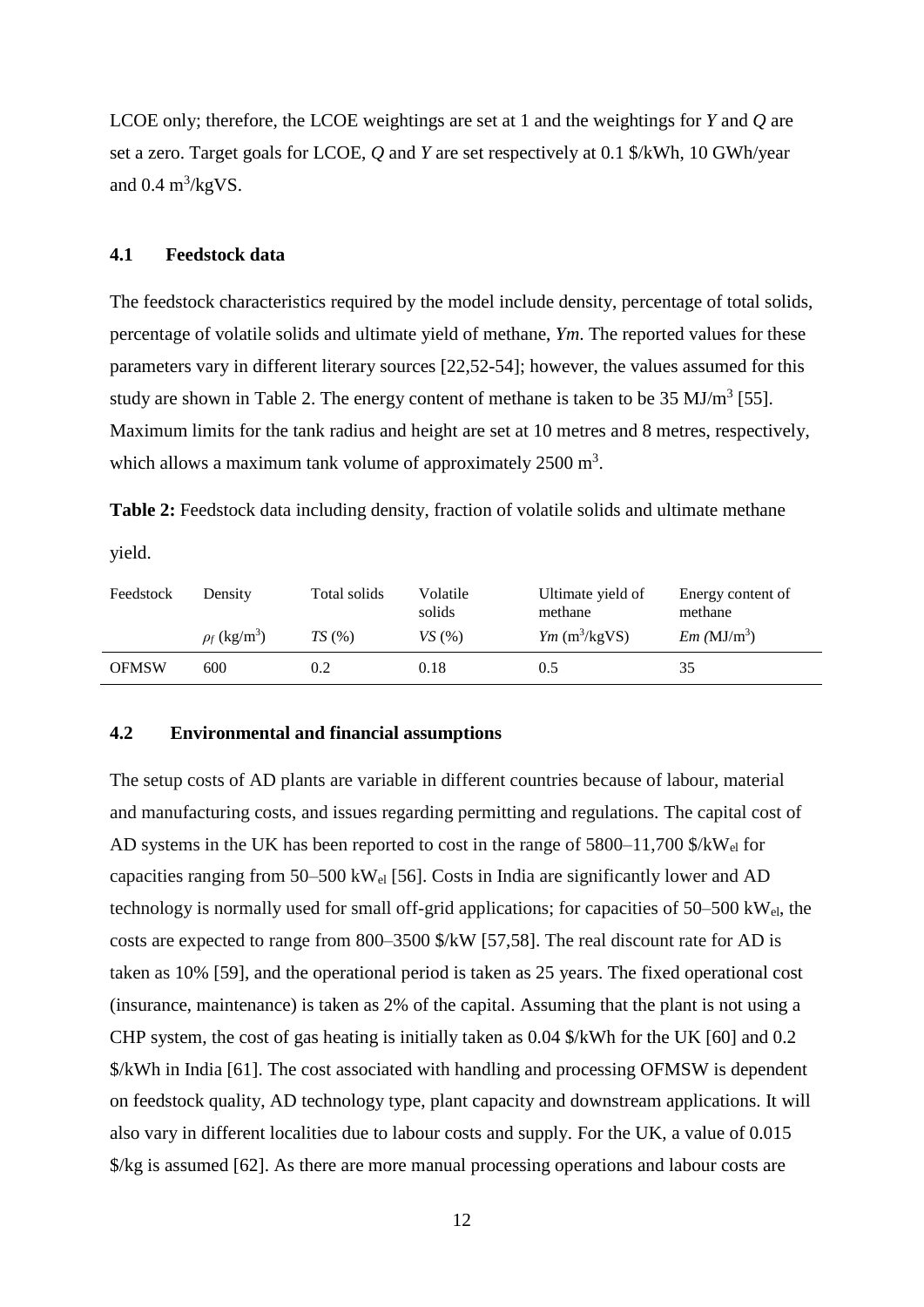lower for AD plants in India, a value of 0.1 \$/kg is used. For the purposes of this study, incentives, such as gate fees and feed-in-tariffs, which are available in the UK, have been neglected.

Average annual ambient temperatures vary significantly in different site locations. In the inner parts of India, annual average temperatures are typically in the range of 26 °C. In the UK, average temperatures are lower, ranging from 8.5–11 °C. Ground temperatures and feedstock temperatures will tend to be slightly above ambient temperatures. A summary of the environmental and financial assumptions made for each case study location are given in Table 3.

| Model constraints               | Units                          | UK      | India   |
|---------------------------------|--------------------------------|---------|---------|
| Temperature of feedstock $(Tf)$ | $\rm ^{\circ}C$                | 13      | 30      |
| Ambient temperature $(T_a)$     | $\rm ^{\circ}C$                | 10      | 26      |
| Ground temperature $(Tg)$       | $\rm ^{\circ}C$                | 11      | 27      |
| Cost of feedstock (Cf)          | \$/tonne                       | 0.015   | 0.01    |
| Cost of heating $(Ch)$          | $\frac{\text{S}}{\text{K}}$ Wh | 0.04    | 0.02    |
| Capacity dependent cost $(Cm)$  | $\frac{\text{S}}{\text{K}}$    | 5,191   | 500     |
| Setup cost $(Cc)$               | \$                             | 324,444 | 150,000 |

**Table 3:** Financial and average annual temperature assumptions for each case study location.

#### **5. Results**

The optimised results for the two case study locations are shown in Tables 4–5. The optimised HRT and OLR values for a digester operating from  $20-55$  °C in the UK were found to range respectively from 27.1 to 39.5 days and 2.73 to 3.99 kgVS/m<sup>3</sup>day. The preferred tank temperatures were determined to be 35 °C and 55 °C, as they produced a minimum LCOE of 0.139 \$/kWh. In India, the optimised retention times were higher, ranging from 29.4 to 45.5 days. In terms of minimum LCOE, mesophilic and thermophilic conditions were found to be equally preferred with a value of 0.045 \$/kWh. The LCOE increased to 0.049 \$/kWh for a digester tank temperature of 20 °C. Based on the optimal decisions made by the model, results for capital cost, heat demand, methane yield and energy potential are also provided in Tables 4-5.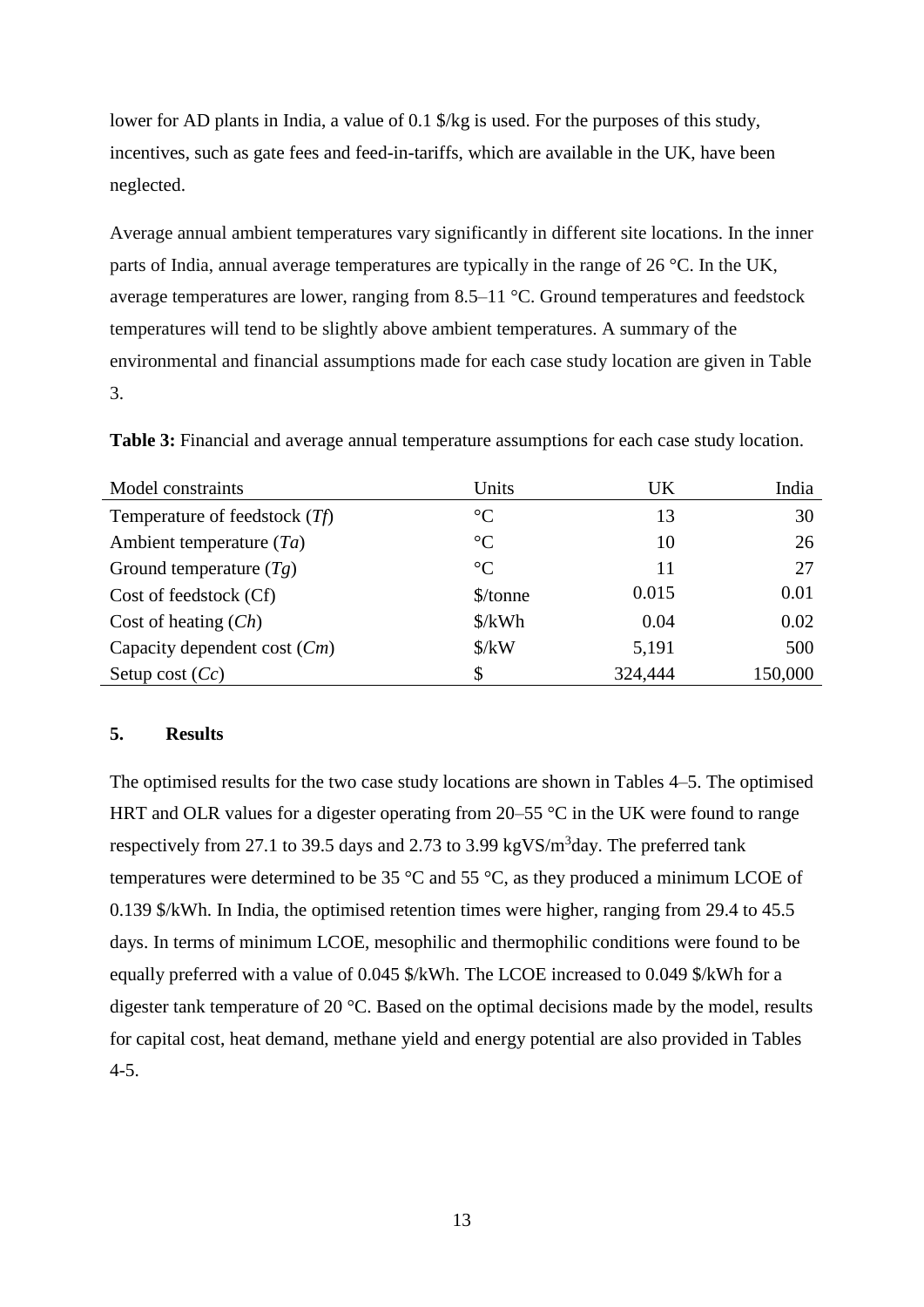| <b>Model outputs</b>             |                     |                      | <b>Tank temperature</b> |                |                |                |                |
|----------------------------------|---------------------|----------------------|-------------------------|----------------|----------------|----------------|----------------|
|                                  |                     |                      | $20^{\circ}$ C          | $30^{\circ}$ C | $35^{\circ}$ C | $40^{\circ}$ C | $55^{\circ}$ C |
| Capital cost                     | <b>CAPEX</b>        | \$                   | 2569052                 | 2853763        | 3562345        | 3638967        | 4019098        |
| Operations cost                  | <b>OPEX</b>         | $\frac{f}{g}$        | 265218                  | 298540         | 366421         | 377379         | 424042         |
| Plant capacity                   | $P_{c}$             | kW                   | 432                     | 487            | 624            | 639            | 712            |
| Organic loading rate             | OLR                 | $kgVS.(m^3d)^{-1}$   | 2.73                    | 3.00           | 3.62           | 3.68           | 3.99           |
| Retention time                   | <b>HRT</b>          | days                 | 39.5                    | 36.0           | 29.9           | 29.3           | 27.1           |
| Volume of digester               | Vr                  | m <sup>3</sup>       | 2512                    | 2512           | 2512           | 2512           | 2512           |
| Heat demand                      | $Q_i$               | kWh/y                | 98040                   | 260996         | 407573         | 509000         | 858142         |
| Heat loss to air and<br>ground   | <i><b>Qloss</b></i> | kWh/y                | 24770                   | 50185          | 62893          | 75601          | 113725         |
| Methane yield                    | $Y_a$               | $m^3/kgVS$           | 0.41                    | 0.42           | 0.44           | 0.45           | 0.46           |
| Energy potential                 | $Q_a$               | MWh/y                | 9469                    | 10671          | 13660          | 13983          | 15587          |
| Levelised cost of<br>electricity | $LCOE_a$            | $\frac{\sqrt{2}}{2}$ | 0.1447                  | 0.1436         | 0.1389         | 0.1391         | 0.1390         |

**Table 4:** Optimised results for the UK case study.

**Table 5:** Optimised results for the India case study.

| <b>Model outputs</b>             |                     |                           | <b>Tank temperature</b> |                |                |                |                |
|----------------------------------|---------------------|---------------------------|-------------------------|----------------|----------------|----------------|----------------|
|                                  |                     |                           | $20^{\circ}$ C          | $30^{\circ}$ C | $35^{\circ}$ C | $40^{\circ}$ C | $55^{\circ}$ C |
| Capital cost                     | <b>CAPEX</b>        | $\boldsymbol{\mathsf{S}}$ | 341773                  | 368612         | 435544         | 443171         | 480643         |
| Operations cost                  | <b>OPEX</b>         | $\frac{f}{g}$             | 127726                  | 142144         | 177518         | 183212         | 207586         |
| Plant capacity                   | $P_{\mathcal{C}}$   | kW                        | 384                     | 437            | 571            | 586            | 661            |
| Organic loading rate             | <i>OLR</i>          | $kgVS.(m^3d)^{-1}$        | 2.37                    | 2.64           | 3.27           | 3.34           | 3.67           |
| Retention time                   | <b>HRT</b>          | days                      | 45.5                    | 40.9           | 33.0           | 32.3           | 29.4           |
| Volume of digester               | Vr                  | m <sup>3</sup>            | 2512                    | 2512           | 2512           | 2512           | 2512           |
| Heat demand                      | $Q_i$               | kWh/y                     | $\boldsymbol{0}$        | $\overline{0}$ | 83806          | 171172         | 470361         |
| Heat loss to air and<br>ground   | <i><b>Qloss</b></i> | kWh/y                     | $\boldsymbol{0}$        | 9520           | 22228          | 34936          | 73060          |
| Methane yield                    | $Y_a$               | $m^3/kg$ VS               | 0.42                    | 0.43           | 0.45           | 0.45           | 0.46           |
| Energy potential                 | $Q_a$               | MWh/y                     | 8400                    | 9575           | 12507          | 12841          | 14482          |
| Levelised cost of<br>electricity | $LCOE_a$            | $\frac{\sqrt{2}}{2}$      | 0.0492                  | 0.0477         | 0.0451         | 0.0452         | 0.0450         |

# **5.1 Sensitivity analysis**

As the model results are highly dependent on the objective weightings and the financial and environmental assumptions, a sensitivity analysis is carried out for the UK case study. The study is performed by varying the assumptions for the heating cost, plant setup cost and methane yield objective weighting.

As heating for an AD plant can be met in different ways, the cost of heating is varied from 0 to 0.15 \$/kWh. Figure 2 shows that the minimum LCOE is achieved by thermophilic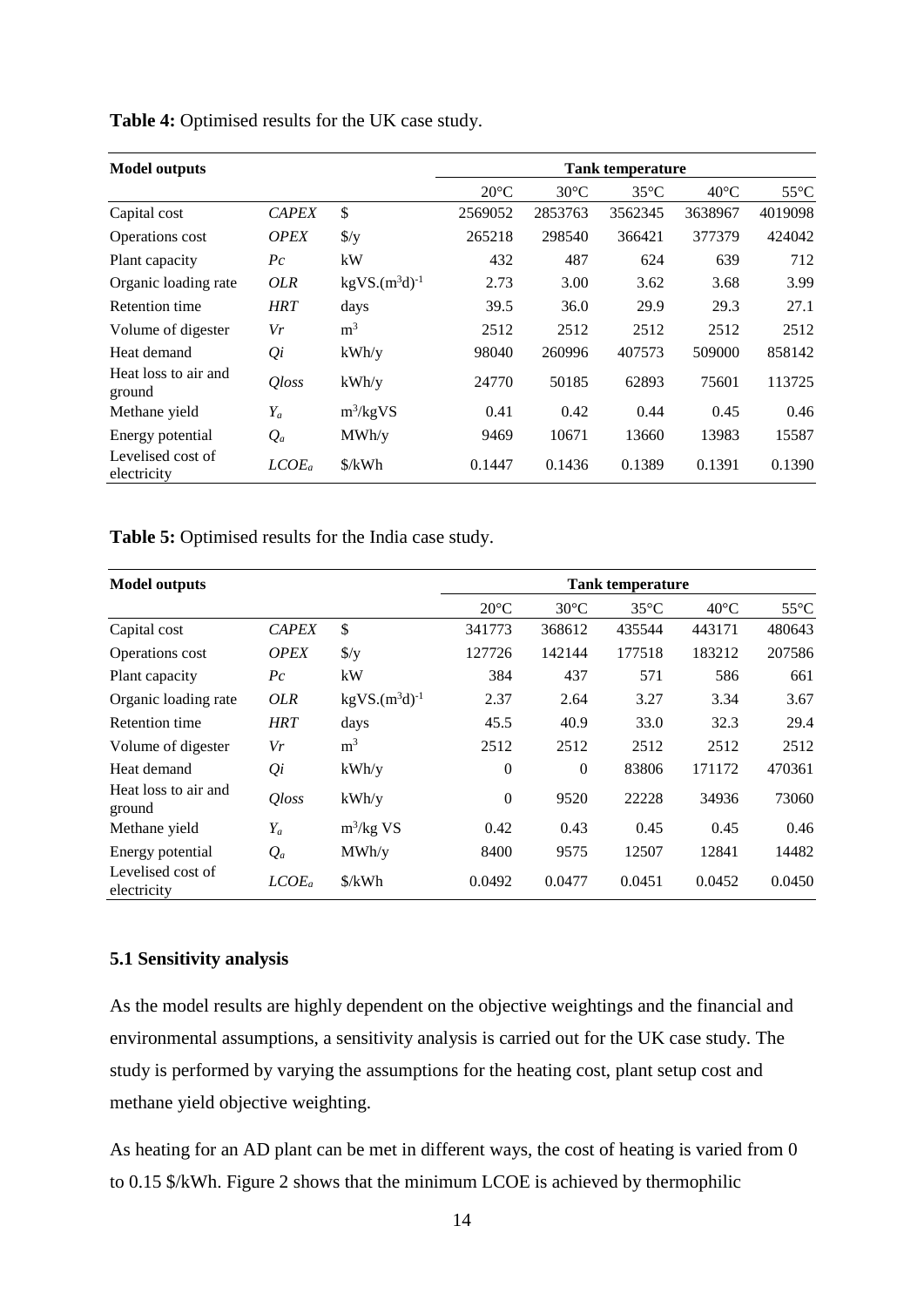conditions when the cost associated with heating falls below 0.04 \$/kWh. For costs in the range of 0.04–0.15 \$/kWh, a tank temperature of 35 °C gives the lowest LCOE. Above 0.15 \$/kWh, a tank temperature of 20 °C would provide a lower LCOE. The HRT is relatively insensitive to different costs associated with heating. The optimum HRT is more sensitive to changes when plant setup costs are low (see Figure 3). To investigate how the optimised variables change with capital cost, the plant setup cost has been increased from 0 to 500,000 US Dollars. This reveals that a tank temperature of  $35 \degree C$  is preferred until set-up costs become as high as \$350,000, at which point thermophilic conditions provide the lowest LCOE.



**Figure 2:** Effect of increasing heating costs on optimal HRT and LCOE for AD systems operating at temperatures of 20, 30, 35, 40 and 55 °C, in the UK.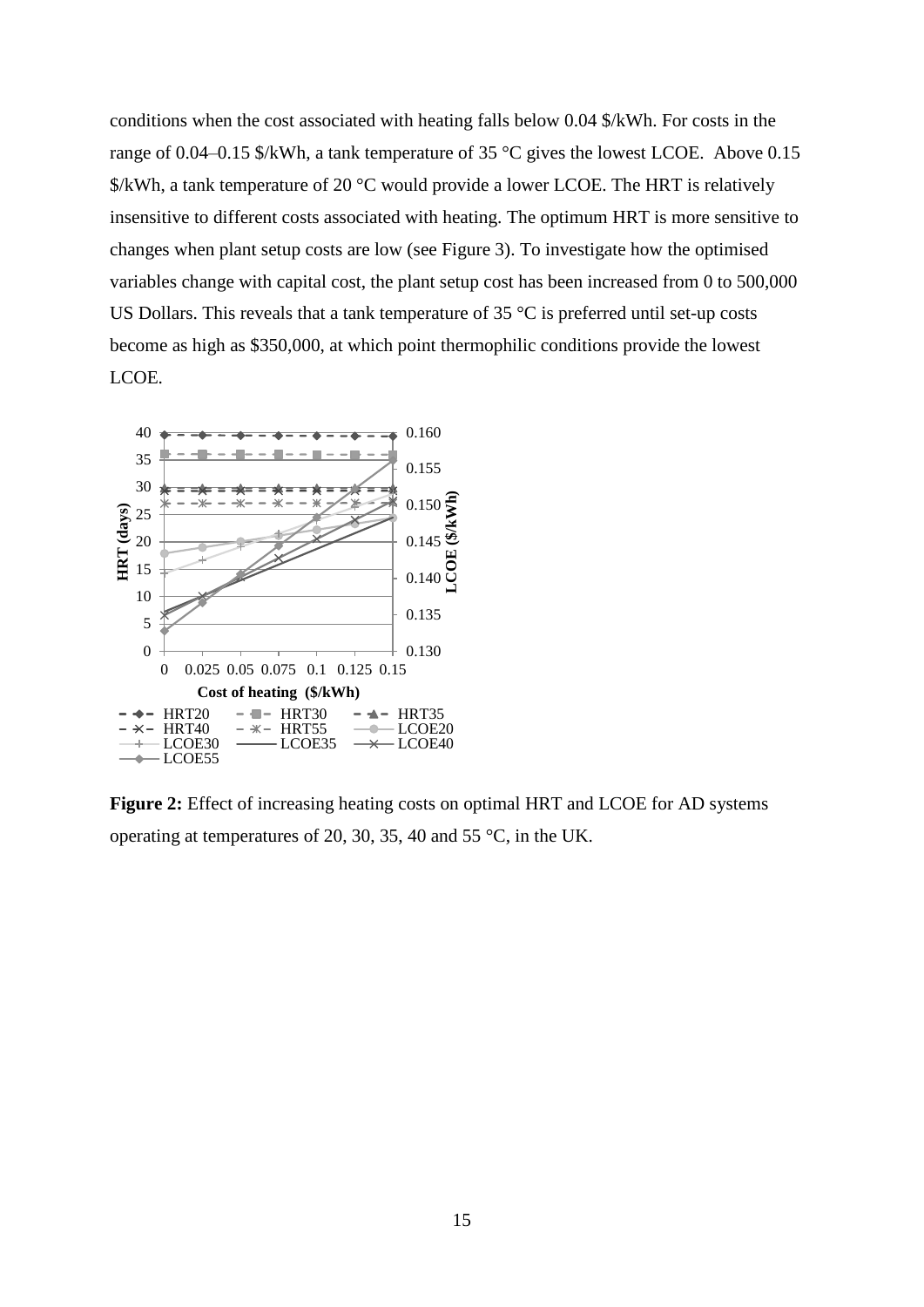

**Figure 3:** Effect of increasing plant setup costs on optimal HRT and LCOE for AD systems operating at temperatures of 20, 30, 35, 40 and 55 °C, in the UK.

Figure 4 shows how the optimal values form HRT and LCOE change when the importance of maximising methane yield is increased. As expected, increasing the gas yield weighting encourages longer retention times to maximise the waste mass reduction. When increasing methane yield is equally as important as reducing LCOE (i.e. a methane yield weighting of 1), 55  $\degree$ C is the preferred operating tank temperature. For methane yield weightings below 0.3, mesophilic conditions are preferred.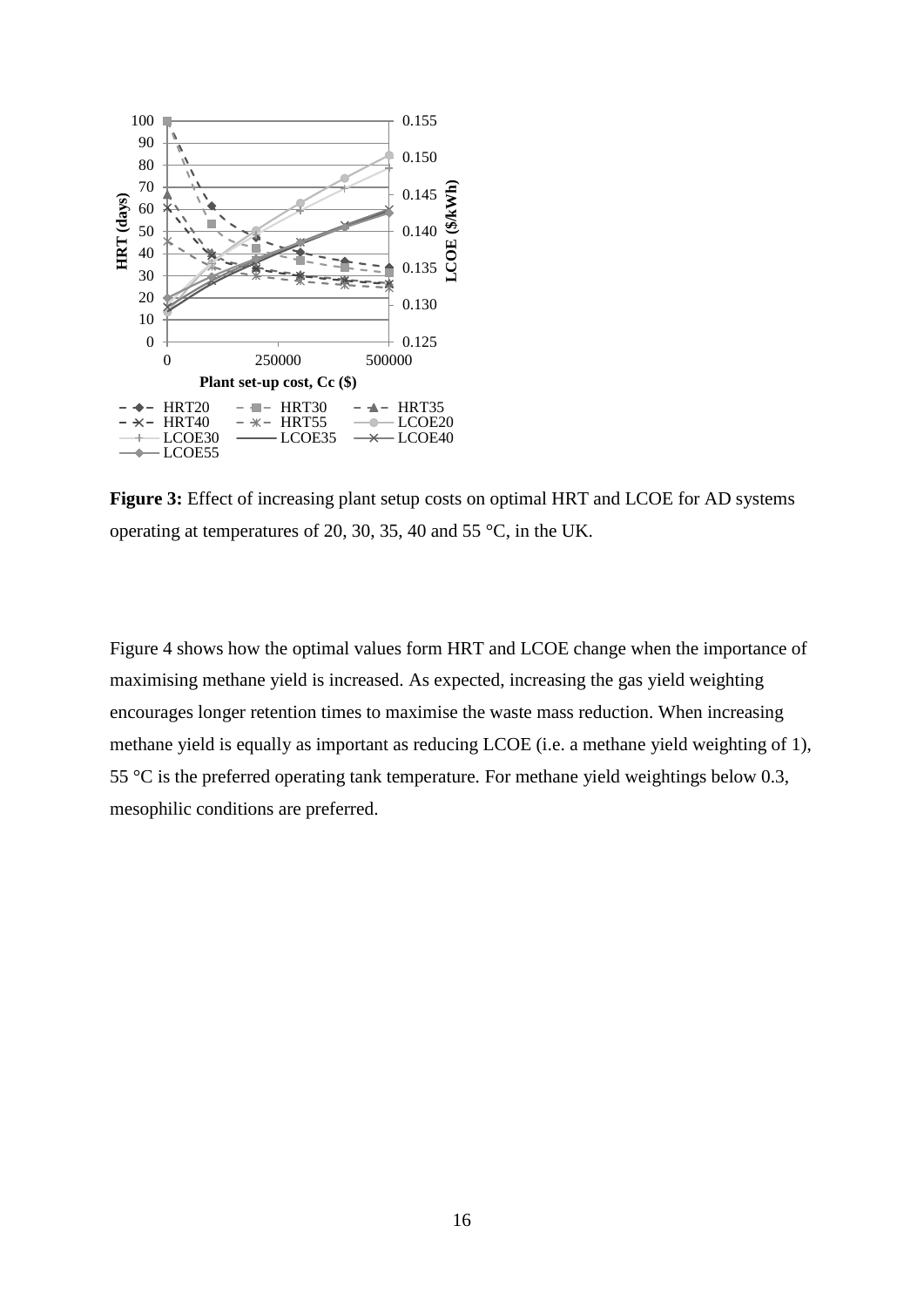

**Figure 4:** Effect of increasing the weighting for methane yield deviations on optimal HRT and LCOE for AD systems operating at temperatures of 20, 30, 35, 40 and 55°C, in the UK.

#### **6. Discussion**

The model outlined in this study has highlighted the differences in optimal AD design parameters for alternative objectives, site locations and economic costs. Retention times and organic loading rates varied significantly for different tank temperatures. For a tank temperature of 35 °C, the ideal HRT to minimise the LCOE was 29.9 days for the UK and 33 days for India. The optimised HRT increased to 45.5 days for a digester operating under psychrophilic conditions in India. For thermophilic conditions (55 °C), the HRT was reduced to 27.1 and 29.4 days in the UK and India, respectively. Optimal HRT values reported for AD are often conflicting, but the HRT values determined in this study for mesophilic conditions are comparable with values reported elsewhere [3]. The HRT results for thermophilic conditions are relatively high. This is largely attributed to the 0.42 rate constant and other model assumptions, such as the volatile solids content. Rate constants are more widely reported for mesophilic conditions and it would therefore be worth evaluating and considering more rate constants for thermophilic conditions. The volatile solids content has a significant impact on the optimal HRT. For example, by increasing the rate constant to 0.58 (see Table 1) and reducing the volatile solid content to 0.1 [63], the ideal HRT for a digester in the UK operating at 55 °C would reduce from 27.1 days to 18.5 days. Furthermore, the LCOE would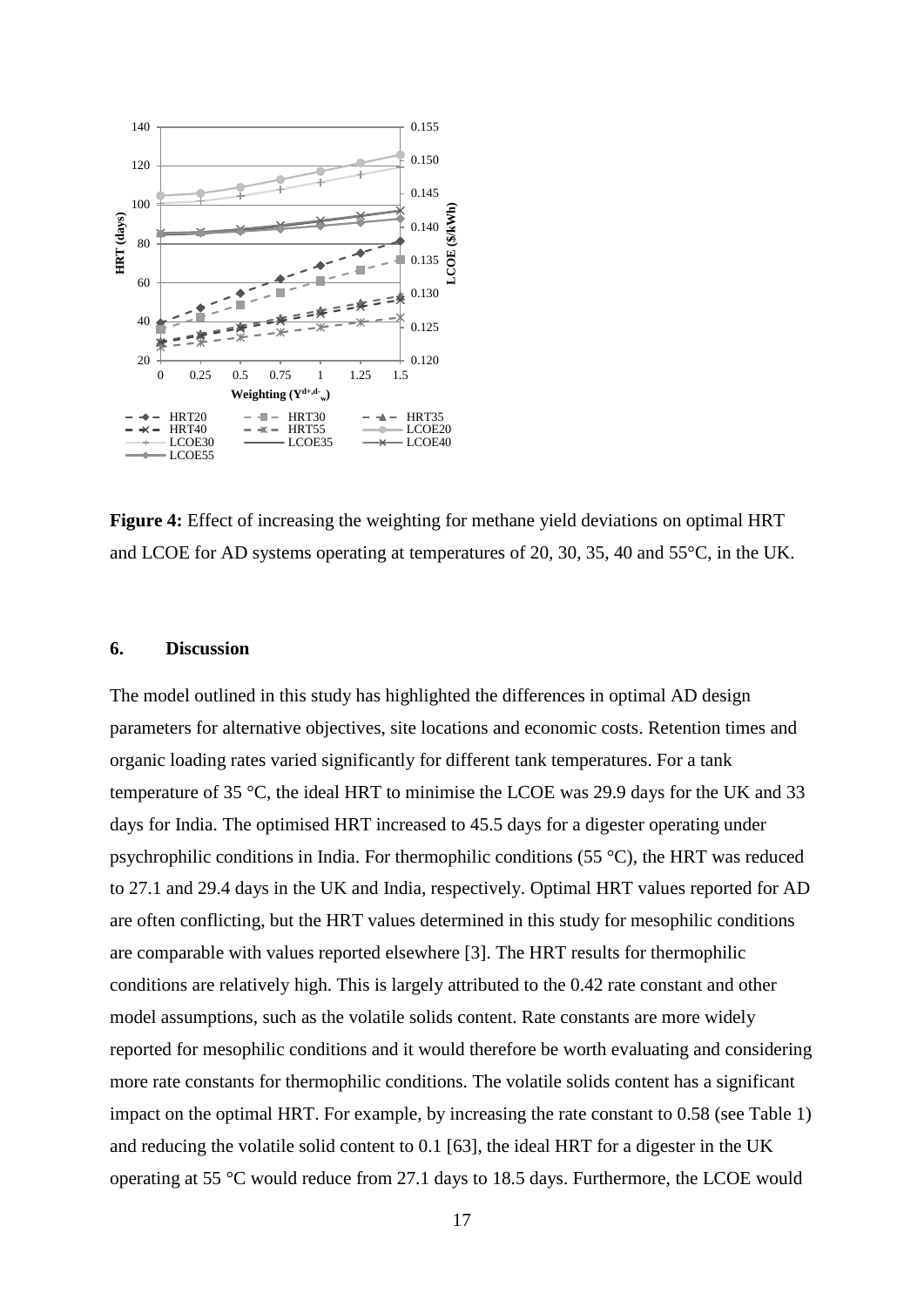increase significantly from 0.1376 to 0.1844 \$/kWh. With minimised LCOE values for the UK and India case studies ranging respectively from 0.139–0.145 \$/kWh and 0.045–0.049 \$/kWh, it is interesting that there was not a significant variation in minimised LCOE for AD systems operating at different tank temperatures.

The LCOE values determined for the UK are comparable to those reported elsewhere. The international renewable energy agency (IRENA) suggest that for digesters with investments costs of 2574-6104 \$/kW, the LCOE ranges from 0.06-0.15 \$/kWh [64]. The Department of Energy and Climate Change outlines that for AD plants with capacities greater than 500 kW and starting operations in 2012, the real LCOE would be 0.154 \$/kWh, assuming a discount rate of 10% [65]. The levelised costs in India are significantly lower, but this is not unexpected given the low cost assumptions. IRENA further suggest that LCOE values for biomass power in India are in the range of 0.04 \$/kWh, and the low value is at a sacrifice of lower environmental standards [66]. As grid-connected large-scale AD systems in India emerge, there will be a need to assess LCOE values in more detail. As a result of the lower capital cost, AD plants in India were found to favour longer retention times. Conversely, a reduction in the costs associated with feedstock preparation and handling, resulted in shorter retention times being preferred.

Increasing biogas yields by utilising higher tank temperatures does have to be balanced with increases in energy demand. The sensitivity analysis highlighted that the cost associated with heating an AD system in the UK will influence whether psychrophilic, mesophilic or thermophilic conditions are preferred in terms of the minimum LCOE. For large-scale AD systems producing electricity, there will be a surplus of heat available for recovery from a gas engine. However, smaller AD plants may not use a combined heat and power system due to high investment costs. Many small scale AD plants generating electricity for street lighting in India are not using additional heating (i.e. they rely solely on ambient conditions), and the results suggest that they could still use electrical or gas heaters to increase biogas yields at a similar levelised cost of electricity. However, there are control and stability issues associated with thermophilic digestion, which could increase operational costs and reduce performance.

There are a number of factors that have not been considered in this study which would improve the economic feasibility of the modelled case study plants. There are numerous incentives for AD plants and gate fees or tipping fees are available for waste feedstocks in many countries. Larger continuous multi-stage systems would further improve plant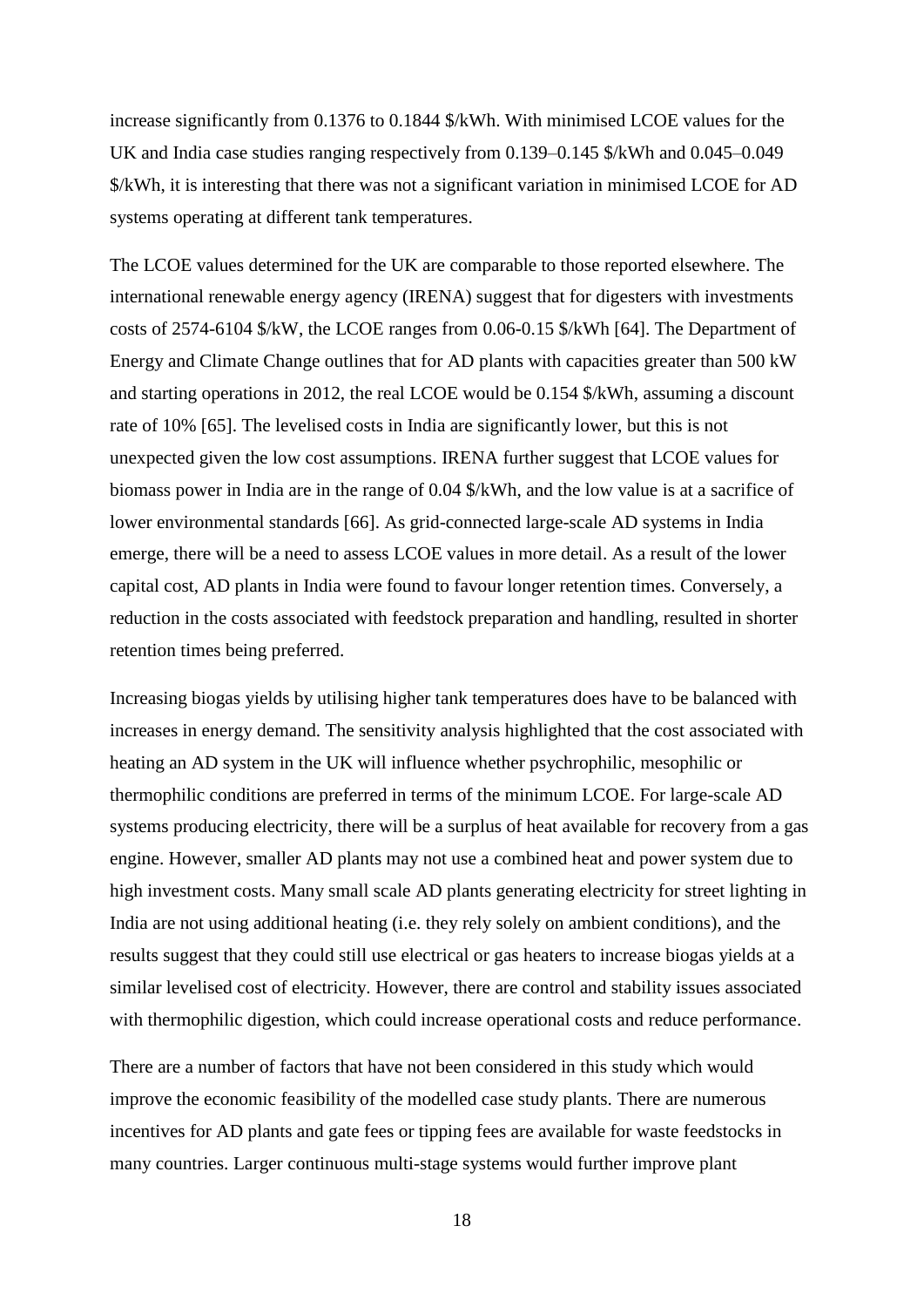economics. Whilst digestate from AD is another potential source of revenue, the market is still relatively immature. For example, some AD plants in the UK currently give away their digestate to local farmers. The recently introduced renewable heat incentive in the UK, which enables AD plants to receive money for capturing and using heat from a biogas engine, is another incentive that could be considered in AD plant design and optimisation.

It is important to note that first-order rate constants are restricted in their application for optimisation studies. The results are highly dependent on the first-order kinetic model used in this study and rate constants are not purely temperature dependent; they will vary based on feedstock composition, AD operating parameters and system type. For complex structures, such as food waste, first-order models are also less accurate. To address this, more advanced models such as pseudo-parallel first-order degradation models offer improvements as the readily degradable and less readily degradable material fraction of a feedstock can be considered. Other advanced methods have also been developed to take into account a lag phase and the formation of inhibitory products and substrates [67]. However, there is a need for more research to characterise a range of rate constants for well described systems, feedstocks and conditions, and this will improve their use as a means to model AD systems. There are also advanced dynamic models, and it would be interesting to investigate integrating multi-objective goal programming with a model such as ADM1.

Food waste, with a certain composition, was the only feedstock considered in this study. In future studies—and with more detailed information on rate constants—different feedstocks, compositions and mixtures could be compared. A wider range of temperatures could also be analysed (e.g. hyperthermophilic conditions). There are several other extensions to the model that could be considered in further work. Continuous multi-stage or small batch systems could be modelled. The variation in biogas methane content for different operational parameters could be included. Additional objectives and decision variables could also be incorporated into the model. For example, different installation sites could be compared and analysed.

#### **7. Conclusion**

This study has outlined an approach to optimising AD systems using multi-objective nonlinear goal programming. Rather than optimising a specific system, the model was demonstrated for two case study locations (the UK and India) to show the potential variation in results for different environmental and economic assumptions. The optimised levelised cost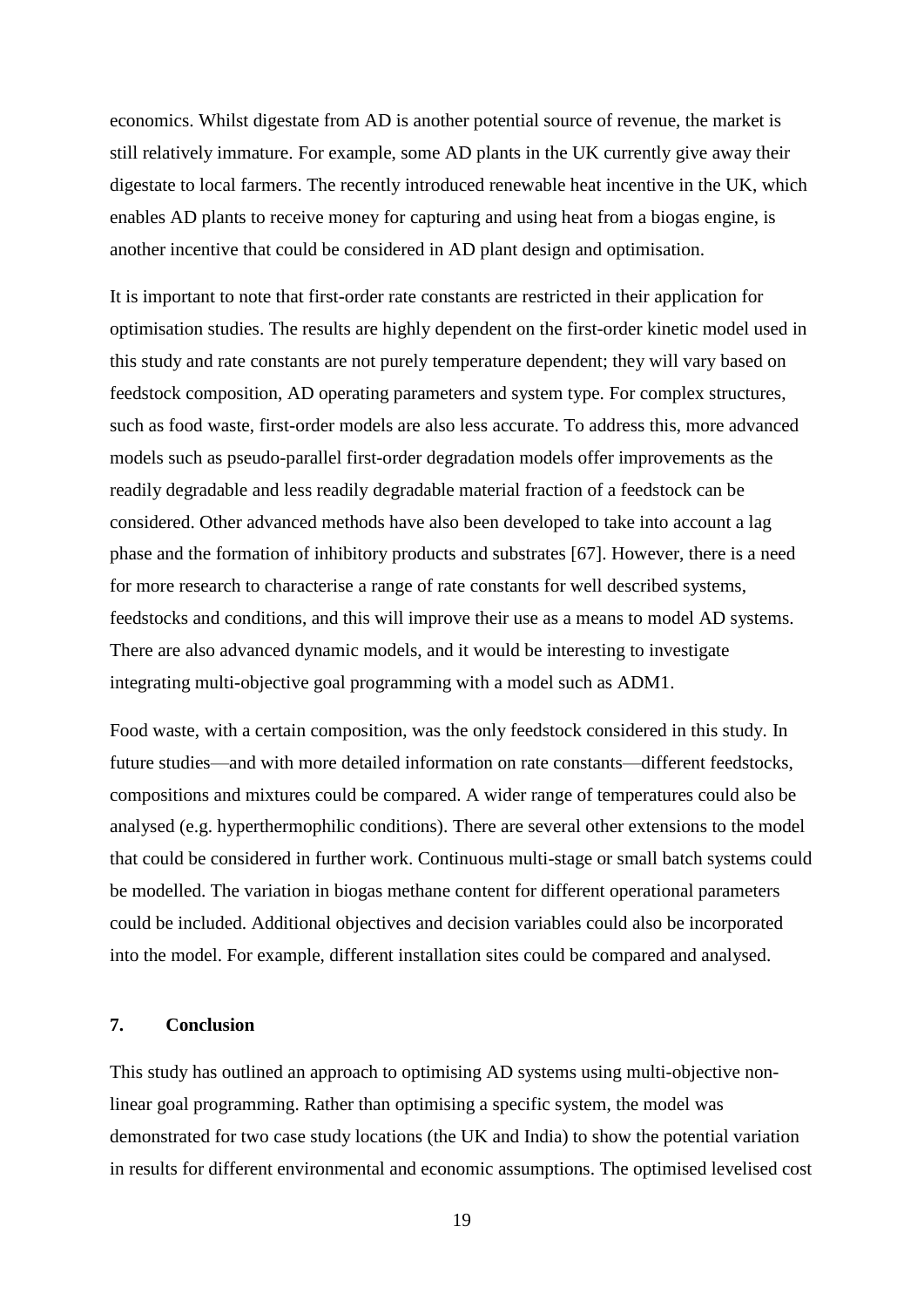of electricity and hydraulic retention time for the two case study locations ranged respectively from 0.042–0.145 \$/kWh and 27.1–45.5 days. Comparable LCOE values were obtained for mesophilic and thermophilic digestion; however, greater variations in optimal parameters emerged for different model objectives and financial costs. The method presented overcomes some of the difficulties associated with using reaction rate constants for AD optimisation, and several suggestions have been made for model extensions and further work.

# **Acknowledgements**

The author would like to acknowledge the assistance from AD plant operators Green Elephant, India and Agrivert, UK.

# **References**

[1] Singh J, Gu S. Biomass conversion to energy in India-A critique. Renewable and Sustainable Energy Reviews 2010;14:1367-78.

[2] Greenelephant. From Organic Waste to Clean Gas. 2015. Available at: http://www.greenelephant.in/ [Accessed 12th July 2016].

[3] Ward AJ, Hobbs PJ, Holliman PJ, Jones DL. Optimisation of the anaerobic digestion of agricultural resources. Bioresour Technol 2008;99:7928-40.

[4] Lauwers J, Appels L, Thompson IP, Degrève J, Van Impe JF, Dewil R. Mathematical modelling of anaerobic digestion of biomass and waste: Power and limitations. Progress in Energy and Combustion Science 2013;39:383-402.

[5] Donoso-Bravo A, Mailier J, Martin C, Rodríguez J, Aceves-Lara CA, Wouwer AV. Model selection, identification and validation in anaerobic digestion: a review. Water Res 2011;45:5347-64.

[6] Mata-Alvarez J, Dosta J, Romero-Güiza MS, Fonoll X, Peces M, Astals S. A critical review on anaerobic co-digestion achievements between 2010 and 2013. Renewable and Sustainable Energy Reviews 2014;36:412-27.

[7] Mei X, Wang Z, Miao Y, Wu Z. Recover energy from domestic wastewater using anaerobic membrane bioreactor: Operating parameters optimization and energy balance analysis. Energy 2016;98:146-54.

[8] Rao M, Singh S. Bioenergy conversion studies of organic fraction of MSW: kinetic studies and gas yield–organic loading relationships for process optimisation. Bioresour Technol 2004;95:173-85.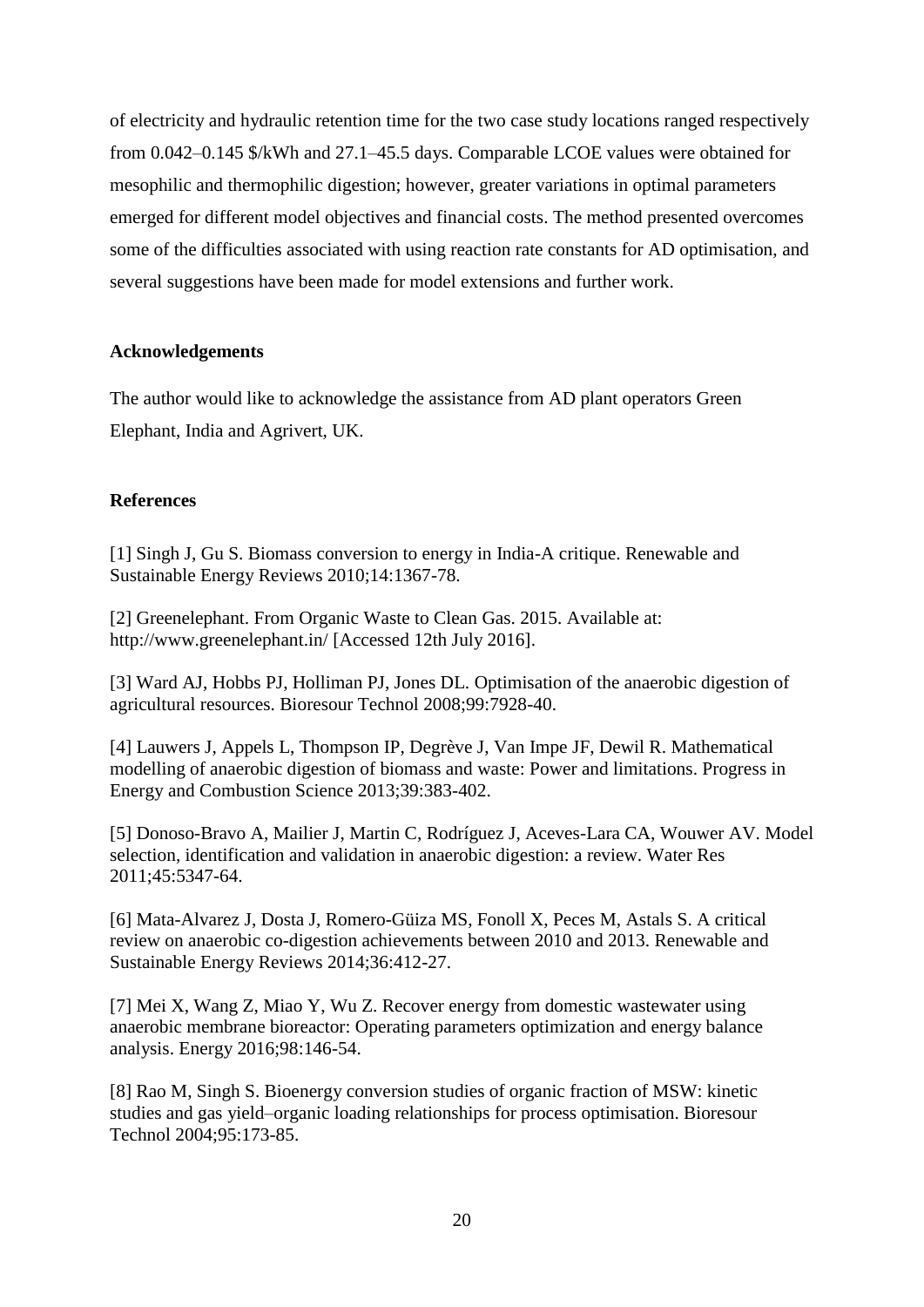[9] Hu W, Thayanithy K, Forster C. A kinetic study of the anaerobic digestion of ice-cream wastewater. Process Biochemistry 2002;37:965-71.

[10] Richards A, Schouwenaars T, How JP, Feron E. Spacecraft trajectory planning with avoidance constraints using mixed-integer linear programming. Journal of Guidance, Control, and Dynamics 2002;25:755-64.

[11] Dexter F, Blake JT, Penning DH, Sloan B, Chung P, Lubarsky DA. Use of linear programming to estimate impact of changes in a hospital's operating room time allocation on perioperative variable costs. Anesthesiology 2002;96:718-24.

[12] Pohekar SD, Ramachandran M. Application of multi-criteria decision making to sustainable energy planning--A review. Renewable and Sustainable Energy Reviews 2004;8:365-81.

[13] Aceves-Lara C, Aguilar-Garnica E, Alcaraz-Gonzlez V, Gonzlez-Reynoso O, Steyer J, Dominguez-Beltran J et al. Kinetic parameters estimation in an anaerobic digestion process using successive quadratic programming. Water Science & Technology 2005;52:419-26.

[14] Álvarez JA, Otero L, Lema JM. A methodology for optimising feed composition for anaerobic co-digestion of agro-industrial wastes. Bioresour Technol 2010;101:1153-8.

[15] Bozinis N, Alexiou I, Pistikopoulos E. A mathematical model for the optimal design and operation of an anaerobic co-digestion plant. Water Science and Technology 1996;34:383-91.

[16] Balaman ŞY, Selim H. A network design model for biomass to energy supply chains with anaerobic digestion systems. Appl Energy 2014;130:289-304.

[17] Nixon JD, Dey PK, Davies PA, Sagi S, Berry RF. Supply chain optimisation of pyrolysis plant deployment using goal programming. Energy 2014;68:262-71.

[18] IEA. Projected Costs of Generating Electricity. 2010.

[19] Kost C, Mayer J, Thomsen J, Hartmann N, Senkpiel C, Philipps S et al. Levelized cost of electricity renewable energy technologies. Fraunhofer Institut For Solar Energy systems (ISE) 2013.

[20] Bernal-Agustín JL, Dufo-López R. Simulation and optimization of stand-alone hybrid renewable energy systems. Renewable and Sustainable Energy Reviews 2009;13:2111-8.

[21] Nixon JD, Dey PK, Davies PA. The feasibility of hybrid solar-biomass power plants in India. Energy 2012;46:541-54.

[22] Nielfa A, Cano R, Fdz-Polanco M. Theoretical methane production generated by the codigestion of organic fraction municipal solid waste and biological sludge. Biotechnology Reports 2015;5:14-21.

[23] Chen Y, Cheng JJ, Creamer KS. Inhibition of anaerobic digestion process: a review. Bioresour Technol 2008;99:4044-64.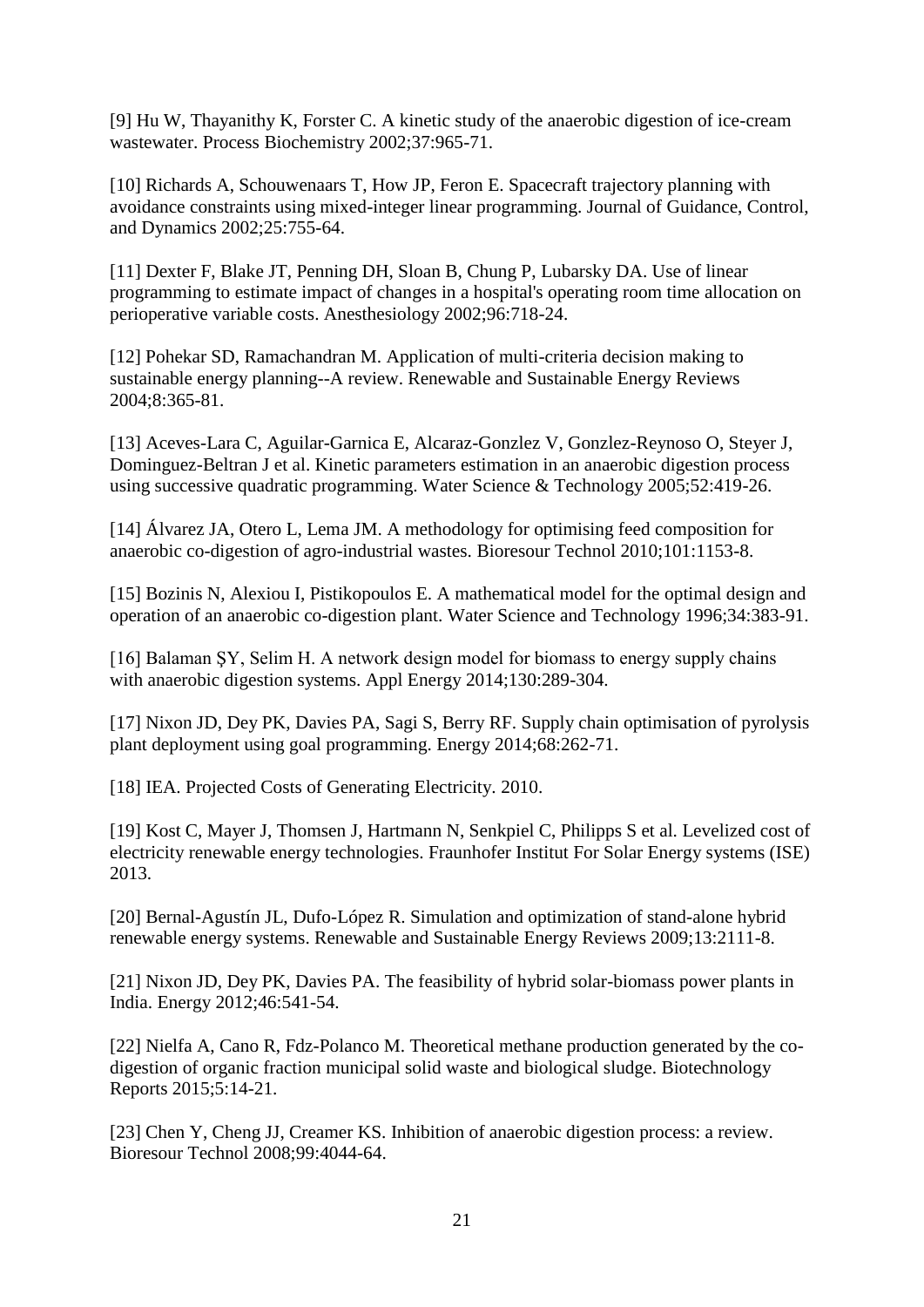[24] Short W, Packey DJ, Holt T. A manual for the economic evaluation of energy efficiency and renewable energy technologies. : University Press of the Pacific, 2005.

[25] Petric I, Selimbašić V. Development and validation of mathematical model for aerobic composting process. Chem Eng J 2008;139:304-17.

[26] Zupančič GD, Roš M. Heat and energy requirements in thermophilic anaerobic sludge digestion. Renewable Energy 2003;28:2255-67.

[27] Yu L, Wensel PC, Ma J, Chen S. Mathematical Modeling in Anaerobic Digestion (AD) . Journal Bioremediation & Biodegradation 2013;4.

[28] Zhang Y, Banks CJ, Heaven S. Anaerobic digestion of two biodegradable municipal waste streams. J Environ Manage 2012;104:166-74.

[29] Banks CJ, Zhang Y. Optimising inputs and outputs from anaerobic digestion processes. 2010.

[30] Linke B. Kinetic study of thermophilic anaerobic digestion of solid wastes from potato processing. Biomass Bioenergy 2006;30:892-6.

[31] Mata-Alvarez J, Macé S, Llabrés P. Anaerobic digestion of organic solid wastes. An overview of research achievements and perspectives. Bioresour Technol 2000;74:3-16.

[32] Li Q, Qiao W, Wang X, Takayanagi K, Shofie M, Li Y. Kinetic characterization of thermophilic and mesophilic anaerobic digestion for coffee grounds and waste activated sludge. Waste Manage 2015;36:77-85.

[33] Fdez.-Güelfo LA, Álvarez-Gallego C, Sales Márquez D, Romero García LI. Drythermophilic anaerobic digestion of simulated organic fraction of Municipal Solid Waste: Process modeling. Bioresour Technol 2011;102:606-11.

[34] Bolzonella D, Fatone F, Pavan P, Cecchi F. Anaerobic fermentation of organic municipal solid wastes for the production of soluble organic compounds. Ind Eng Chem Res 2005;44:3412-8.

[35] Sajeena Beevi B, Madhu G, Sahoo DK. Performance and kinetic study of semi-dry thermophilic anaerobic digestion of organic fraction of municipal solid waste. Waste Manage 2015;36:93-7.

[36] Fernández-Rodríguez J, Pérez M, Romero LI. Comparison of mesophilic and thermophilic dry anaerobic digestion of OFMSW: Kinetic analysis. Chem Eng J 2013;232:59- 64.

[37] Fernández J, Pérez M, Romero LI. Kinetics of mesophilic anaerobic digestion of the organic fraction of municipal solid waste: Influence of initial total solid concentration. Bioresour Technol 2010;101:6322-8.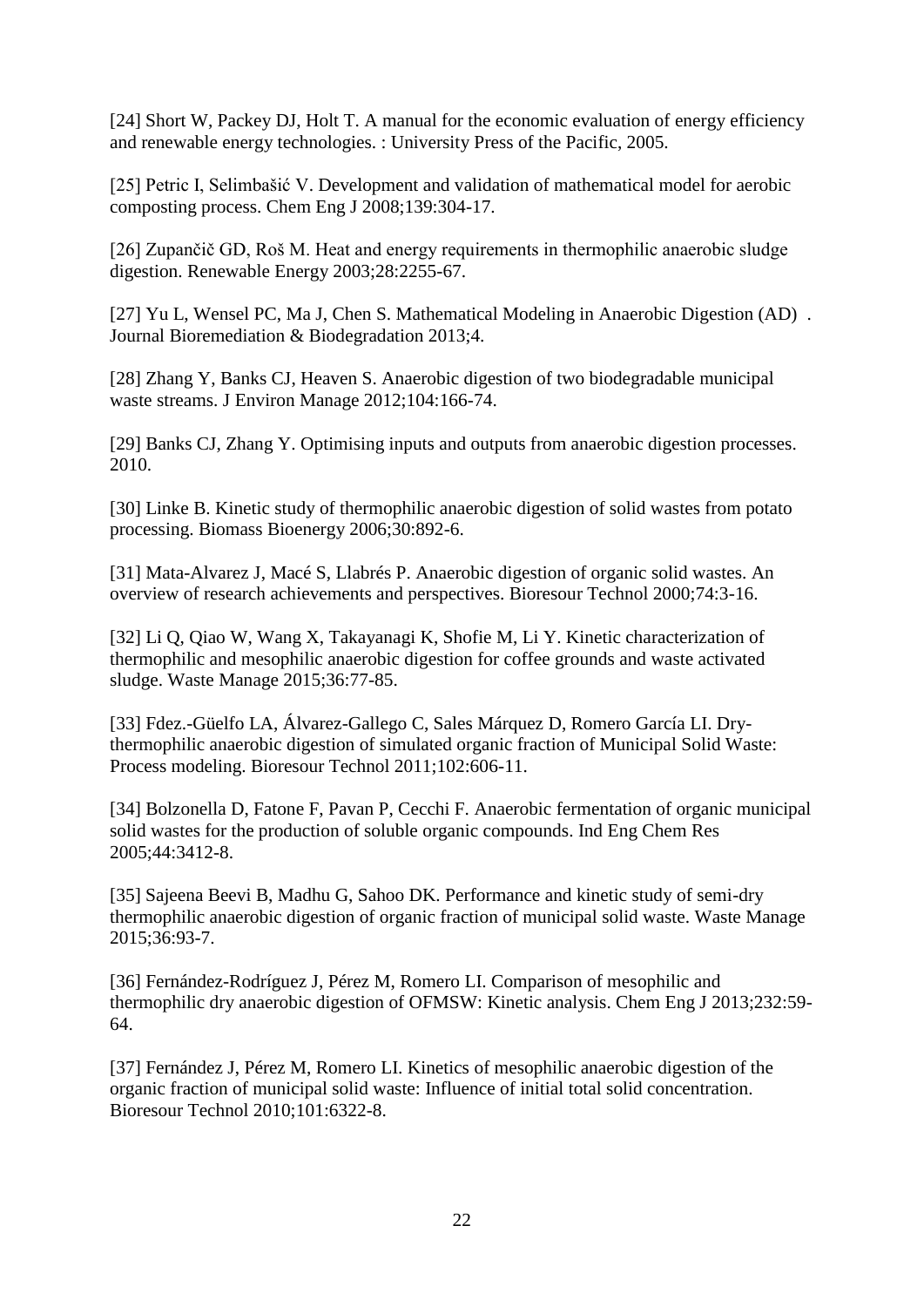[38] Kim JK, Oh BR, Chun YN, Kim SW. Effects of temperature and hydraulic retention time on anaerobic digestion of food waste. Journal of Bioscience and Bioengineering 2006;102:328-32.

[39] Gunaseelan VN. Biochemical methane potential of fruits and vegetable solid waste feedstocks. Biomass Bioenergy 2004;26:389-99.

[40] Traverso P, Pavan P, Bolzonella D, Innocenti L, Cecchi F, Mata-Alvarez J. Acidogenic fermentation of source separated mixtures of vegetables and fruits wasted from supermarkets. Biodegradation 2000;11:407-14.

[41] Kafle GK, Bhattarai S, Kim SH, Chen L. Effect of feed to microbe ratios on anaerobic digestion of Chinese cabbage waste under mesophilic and thermophilic conditions: Biogas potential and kinetic study. J Environ Manage 2014;133:293-301.

[42] Dai X, Duan N, Dong B, Dai L. High-solids anaerobic co-digestion of sewage sludge and food waste in comparison with mono digestions: Stability and performance. Waste Manage 2013;33:308-16.

[43] Kim HW, Han SK, Shin HS. The optimisation of food waste addition as a co-substrate in anaerobic digestion of sewage sludge. Waste Manag Res 2003;21:515-26.

[44] Veeken A, Hamelers B. Effect of temperature on hydrolysis rates of selected biowaste components. Bioresour Technol 1999;69:249-54.

[45] Lokshina LY, Vavilin VA. Kinetic analysis of the key stages of low temperature methanogenesis. Ecol Model 1999;117:285-303.

[46] Vavilin VA, Fernandez B, Palatsi J, Flotats X. Hydrolysis kinetics in anaerobic degradation of particulate organic material: An overview. Waste Manage 2008;28:939-51.

[47] Moser-Engeler R, Kühni M, Bernhard C, Siegrist H. Fermentation of raw sludge on an industrial scale and applications for elutriating its dissolved products and non-sedimentable solids. Water Res 1999;33:3503-11.

[48] Mähnert P, Linke B. Kinetic study of biogas production from energy crops and animal waste slurry: effect of organic loading rate and reactor size. Environ Technol 2009;30:93-9.

[49] Aslanzadeh S, Rajendran K, Taherzadeh MJ. A comparative study between single-and two-stage anaerobic digestion processes: Effects of organic loading rate and hydraulic retention time. Int Biodeterior Biodegrad 2014;95:181-8.

[50] Gou C, Yang Z, Huang J, Wang H, Xu H, Wang L. Effects of temperature and organic loading rate on the performance and microbial community of anaerobic co-digestion of waste activated sludge and food waste. Chemosphere 2014;105:146-51.

[51] Liu X, Wang W, Shi Y, Zheng L, Gao X, Qiao W et al. Pilot-scale anaerobic codigestion of municipal biomass waste and waste activated sludge in China: effect of organic loading rate. Waste Manage 2012;32:2056-60.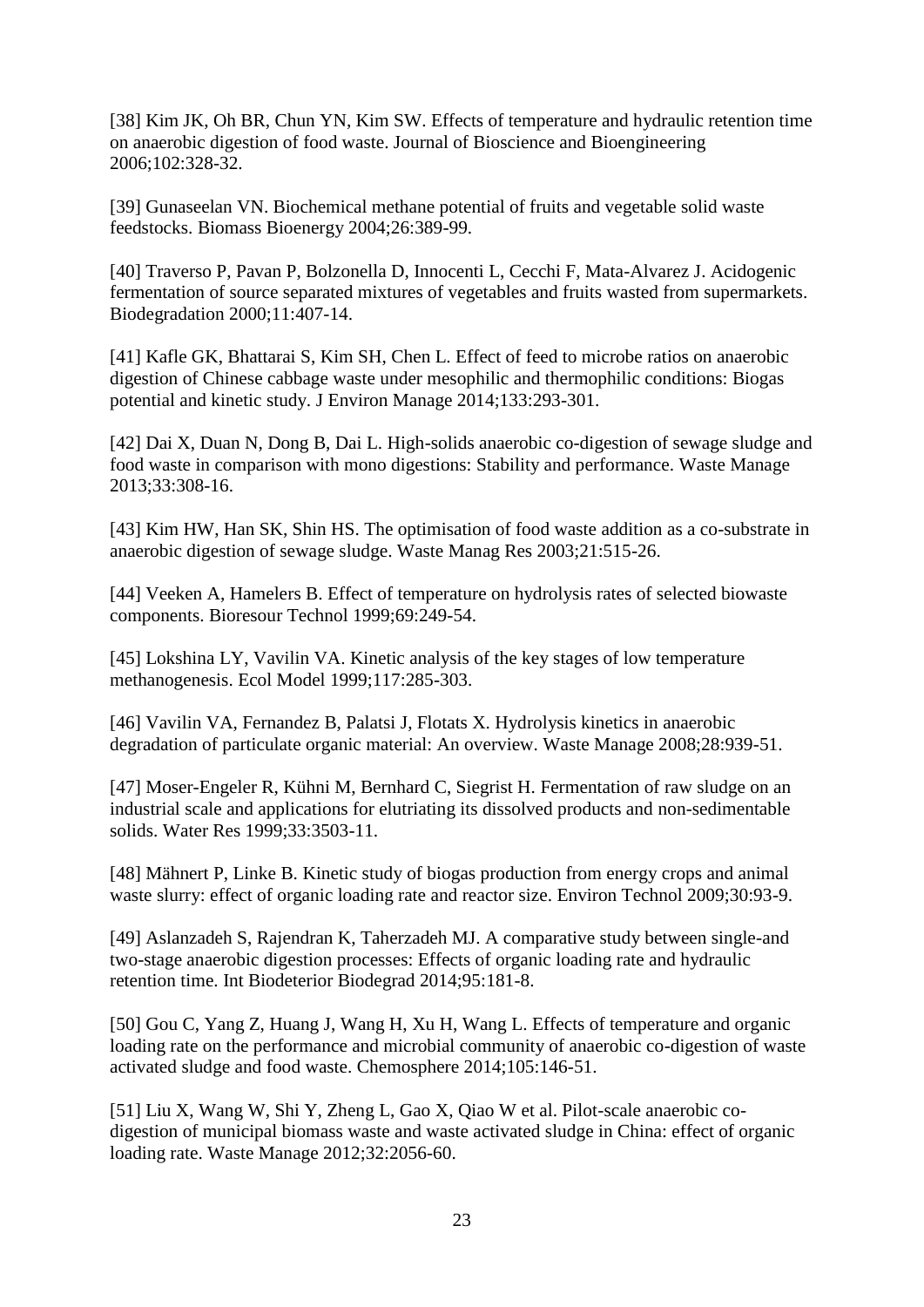[52] El-Mashad HM, Zhang R. Biogas production from co-digestion of dairy manure and food waste. Bioresour Technol 2010;101:4021-8.

[53] Murphy J. Biogas from energy crop digestion. 2011. Available at: http://www.ieabiogas.net/files/daten-redaktion/download/publi-task37/Update\_Energy\_crop\_2011.pdf [Accessed 12th July 2016].

[54] Biogas-info. Biogas Yields. 2015. Available at: http://www.biogas-info.co.uk [Accessed 12th July 2016].

[55] Kvesitadze G, Sadunishvili T, Dudauri T, Zakariashvili N, Partskhaladze G, Ugrekhelidze V et al. Two-stage anaerobic process for bio-hydrogen and bio-methane combined production from biodegradable solid wastes. Energy 2012;37:94-102.

[56] Jones P, Salter A. Modelling the economics of farm-based anaerobic digestion in a UK whole-farm context. Energy Policy 2013;62:215-25.

[57] MNRE. Ministry of New and Renewable Energy: Biogas Power (Off-grid) Programme. 2014. Available at: http://mnre.gov.in/schemes/offgrid/biogas-2/ [Accessed 12th July 2016].

[58] MNRE. Ministry of New and Renewable Energy: R&D Projects (Biogas). 2016. Available at: http://mnre.gov.in/related-links/r-d/rd-projects/ [Accessed 12th July 2016].

[59] Oxera. Discount rates for low-carbon and renewable generation technologies. 2011.

[60] DECC. Quarterly Energy Prices March 2016. 2016.

[61] Sen A. Gas Pricing Reform in India: Implications for the Indian gas landscape. 2015.

[62] Baddeley A, Ballinger A, Cessford I. Assessing the Costs and Benefits for Production and Beneficial Application of Anaerobic Digestate to Agricultural Land in Wales. 2014.

[63] Zhang R, El-Mashad HM, Hartman K, Wang F, Liu G, Choate C et al. Characterization of food waste as feedstock for anaerobic digestion. Bioresour Technol 2007;98:929-35.

[64] IRENA. Renewable Energy Technologies: Cost Analysis Series: Biomass for power generation. 2012.

[65] DECC. Electricity Generation Costs. 2012.

[66] IRENA. Renewable Power Generation Costs in 2014. 2015.

[67] Kythreotou N, Florides G, Tassou SA. A review of simple to scientific models for anaerobic digestion. Renewable Energy 2014;71:701-14.